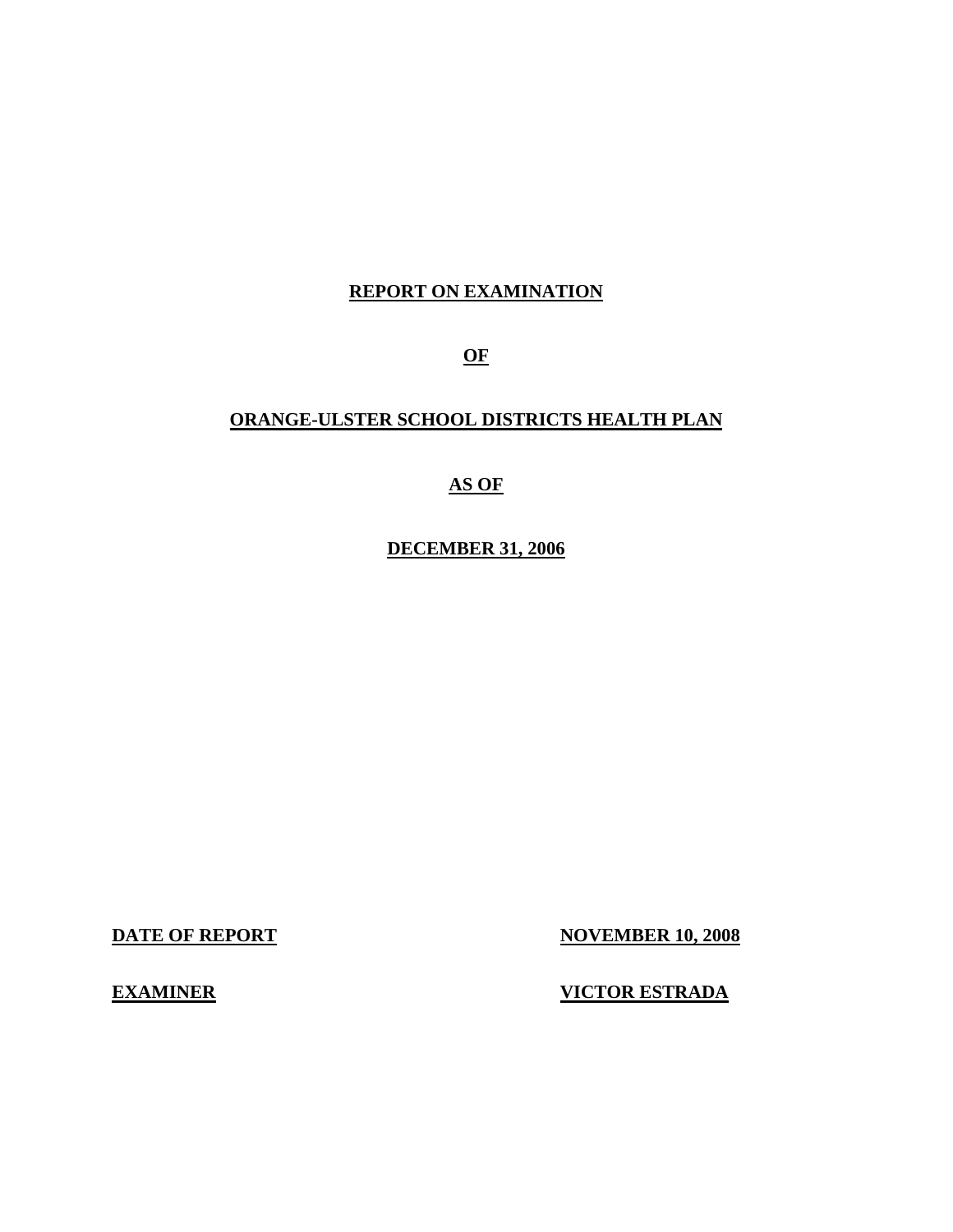## **TABLE OF CONTENTS**

| <b>ITEM NO.</b>  |                                                                                                                                                                                     | PAGE NO.                   |
|------------------|-------------------------------------------------------------------------------------------------------------------------------------------------------------------------------------|----------------------------|
| 1.               | Scope of examination                                                                                                                                                                | $\overline{2}$             |
| 2.               | Executive summary                                                                                                                                                                   | 3                          |
| 3.               | Description of Plan                                                                                                                                                                 | 3                          |
|                  | A. Management and controls<br>B. Territory and plan of operation<br>C. Stop-loss coverage<br>D. Conflict of interest policy<br>E. Report of independent certified public accountant | 6<br>11<br>12<br>12<br>13  |
| $\overline{4}$ . | <b>Financial statements</b><br>A. Balance sheet<br>B. Statement of revenue, expenses and net worth                                                                                  | 14<br>14<br>15             |
| 5.               | Claims payable (including claim stabilization<br>reserve)                                                                                                                           | 16                         |
| 6.               | Market conduct<br>A. Claims processing<br><b>B.</b> Utilization review<br>C. Plan document<br>D. Fraud prevention and detection                                                     | 17<br>17<br>19<br>20<br>21 |
| 7.               | Compliance with prior report on examination                                                                                                                                         | 22                         |
| 8.               | Summary of comments and recommendations                                                                                                                                             | 28                         |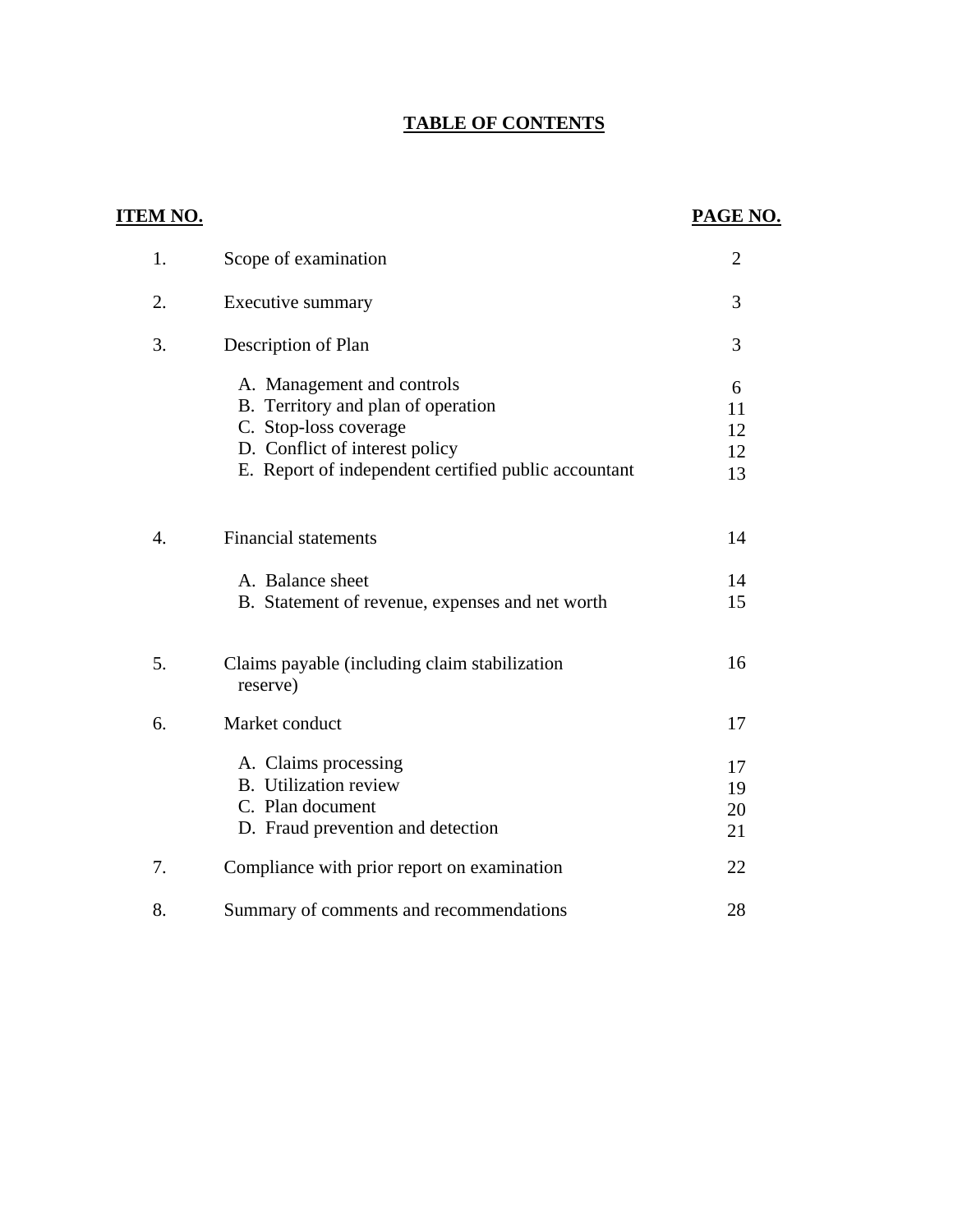

**25 BEAVER STREET** STATE OF NEW YORK INSURANCE DEPARTMENT NEW YORK, NEW YORK 10004

Governor David A. Paterson Eric R. Dinallo

Superintendent

November 10, 2008

Honorable Eric R. Dinallo Superintendent of Insurance Albany, New York 12257

Sir:

Pursuant to the requirements of the New York Insurance Law and acting in compliance with the directions contained in Appointment Number 22696, dated March 25, 2008, annexed hereto, I have made an examination into the condition and affairs of Orange-Ulster School Districts Health Plan, a municipal cooperative health benefit plan licensed under the provisions of Article 47 of the New York Insurance Law, as of December 31, 2006, and respectfully submit the following report thereon.

The examination was conducted at the Plan's home office located at 163 Harriman Heights Road; Monroe, New York.

Wherever the term, "the Plan" appears herein, without qualification, it should be understood to indicate Orange-Ulster School Districts Health Plan.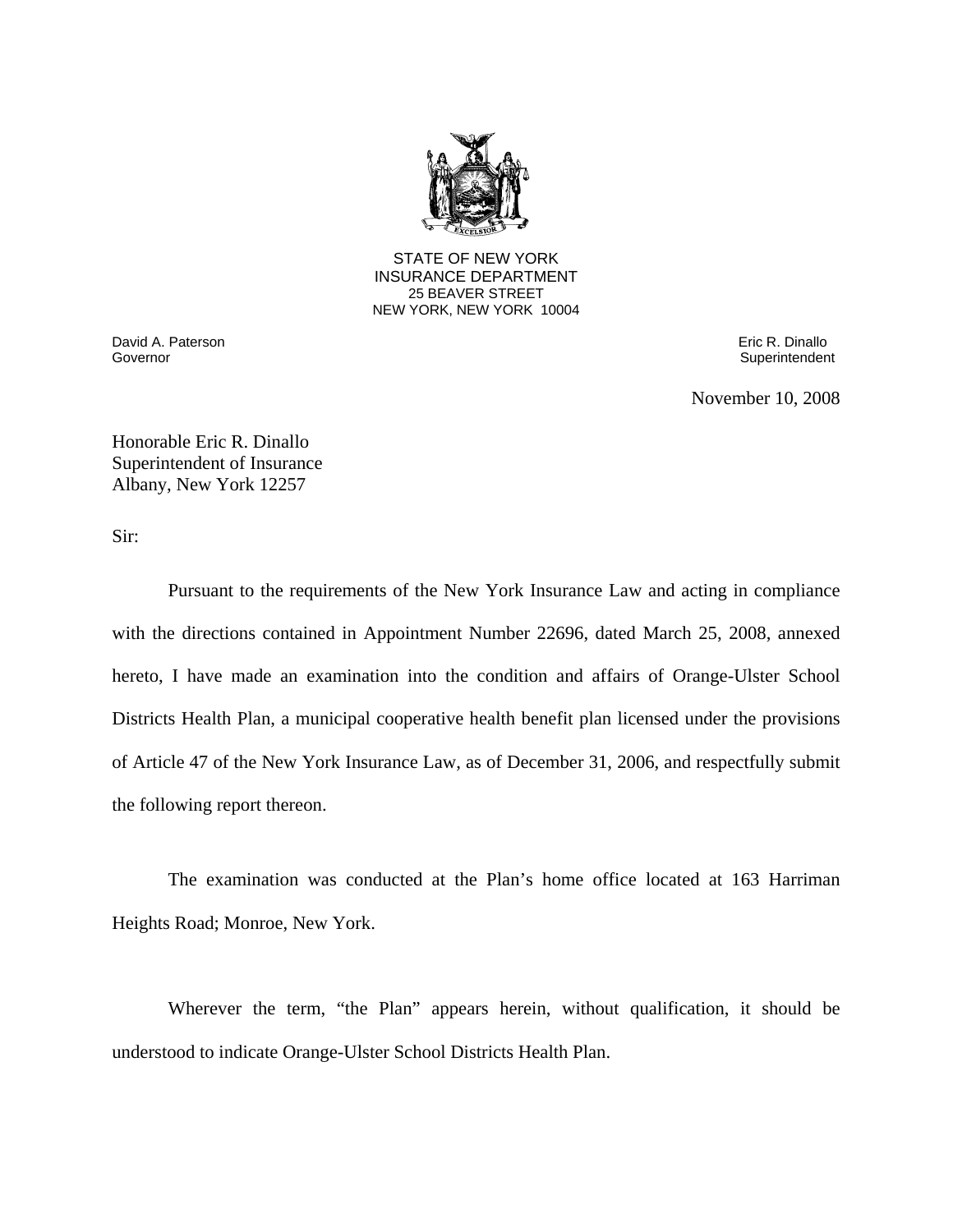#### 1. **SCOPE OF EXAMINATION**

The previous examination was conducted as of June 30, 2003. This examination covers the period from July 1, 2003 through December 31, 2006. Transactions subsequent to this period were reviewed where deemed appropriate by the examiner.

The examination comprised a verification of assets and liabilities as of December 31, 2006, in accordance with Statutory Accounting Principles (SAP), as adopted by the Department, a review of income and disbursements deemed necessary for such verification, and utilized, to the extent considered appropriate, work performed by the Plan's independent certified public accountants. A review or audit was also made of the following items as called for in the *Examiners Handbook of the National Association of Insurance Commissioners (NAIC):* 

> History of the Plan Management and control Corporate records Fidelity bonds and other insurance Territory and plan of operation Growth of the Plan Reinsurance Accounts and records Financial statements Market conduct activities

A review was also made to ascertain what action was taken by the Plan with regard to comments and recommendations made in the prior report on examination.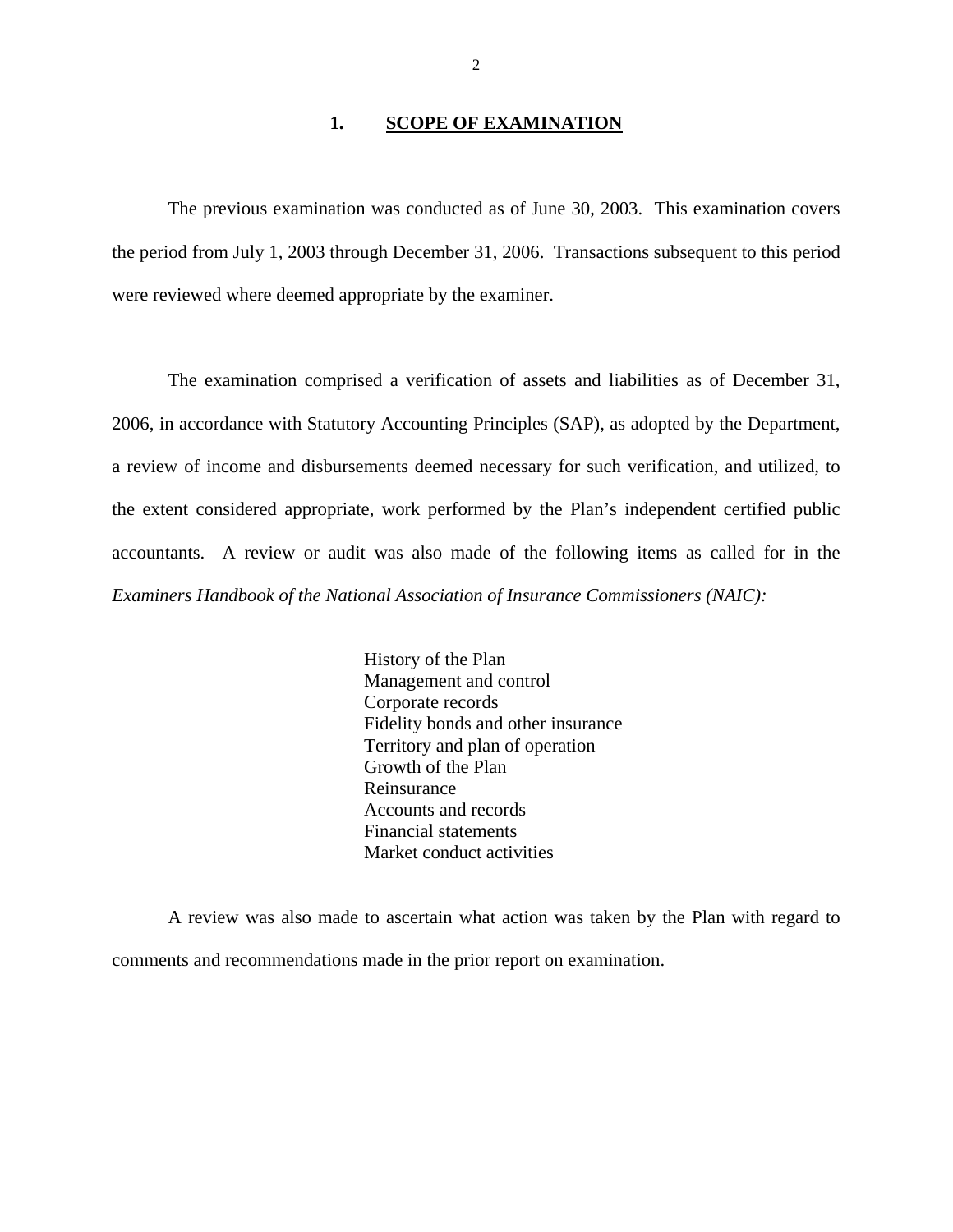This report on examination is confined to financial statements and comments on those matters which involve departures from laws, regulations or rules, or which are deemed to require explanation or description.

#### **2. EXECUTIVE SUMMARY**

The results of this examination revealed certain operational deficiencies that indicate areas of weakness and/or directly impacted the Plan's compliance with the New York Insurance Law. The most significant findings of this examination include the following:

- The Plan was not a signed party to the contract allowing the delegation of the utilization review function. The Plan, in its oversight of the claims settlement function, did not require that third parties acting on its behalf file the Plan's required utilization review plan with the Superintendent of Insurance.
- The Plan did not file its December 31, 2006 annual statement and its March 31, 2007 quarterly statement with the Superintendent of Insurance within the required time-frames. In addition, the Plan did not prepare and furnish an annual independent actuarial opinion as required by Section 4705(e) of the New York Insurance Law for the year ending 2006.
- The Plan did not maintain aggregate stop-loss coverage as required by Section  $4707(a)(1)$ of the New York Insurance Law.
- The Plan failed to comply with Section 405 of the New York Insurance Law by not reporting a suspected incident of fraud to the New York Insurance Department's Frauds Bureau.

#### **3. DESCRIPTION OF PLAN**

The Plan is a municipal cooperative health benefit plan operating under the provisions of Article 47 of the New York Insurance Law. It operates exclusively for the benefit of the employees/retirees and their dependents, of member school districts (SD) and the Orange-Ulster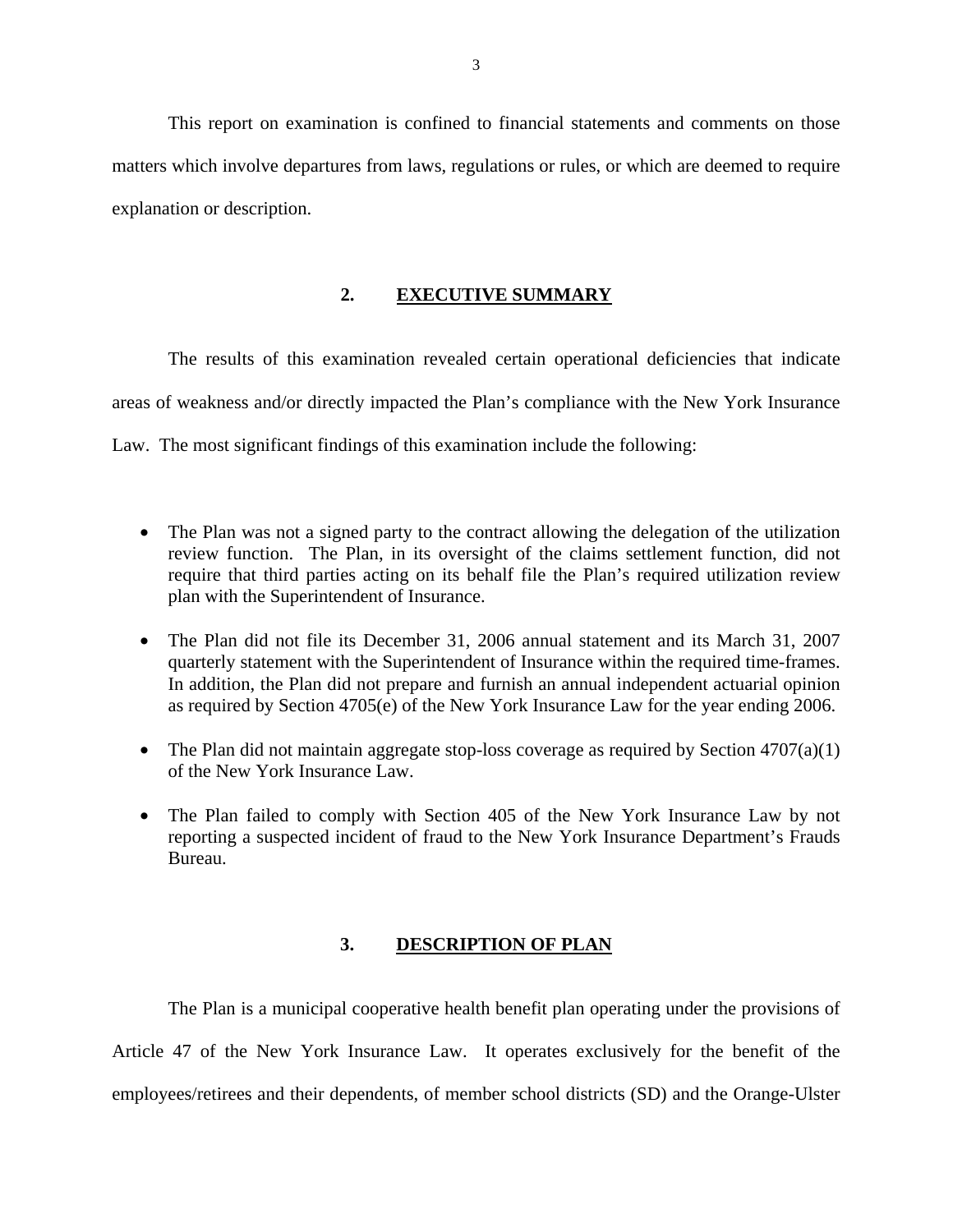Board of Cooperative Educational Services (BOCES). The Plan has been in existence since 1982 and is composed of eighteen school districts and the Orange-Ulster BOCES. It was issued a certificate of authority on November 1, 2000, pursuant to the provisions of Article 47 of the New York Insurance Law.

The Plan participants are as follows:

| <b>Chester Union Free SD</b>     | Middletown City SD         |
|----------------------------------|----------------------------|
| Cornwall Central SD              | Minisink Valley Central SD |
| <b>Eldred Central SD</b>         | Monroe-Woodbury Central SD |
| Florida Union Free SD            | Pine Bush Central SD       |
| <b>Goshen Central SD</b>         | Marlboro Central SD        |
| Greenwood Lake Union Free SD     | Port Jervis City SD        |
| <b>Highland Falls Central SD</b> | Tuxedo Union Free SD       |
| Kiryas Joel Village SD           | <b>Valley Central SD</b>   |
| <b>Warwick Valley SD</b>         | Washingtonville SD         |
| Orange-Ulster BOCES              |                            |

The Plan's home office is located at 163 Harriman Heights Road; Monroe, New York. At this location most administrative functions are performed, except for the claims functions detailed below. In addition, accounting functions are performed at the Orange-Ulster BOCES' office located in Goshen, New York.

The Plan entered into administrative services agreements whereby certain third party administrators (TPAs) process health benefit claims submitted. As of December 31, 2006, the Plan maintained the following administrative services agreements:

4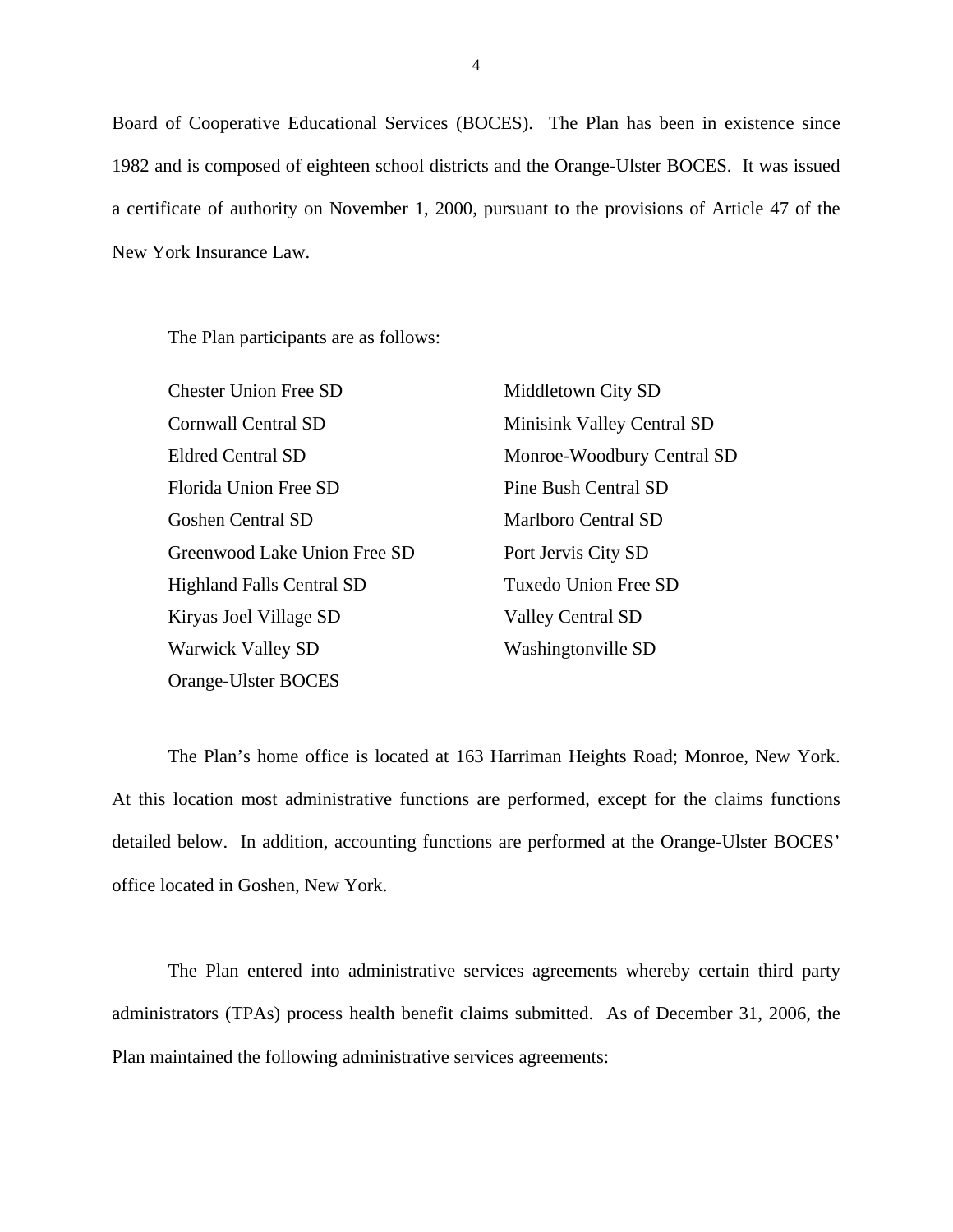(1) Independent Employee Consultation Services, Inc. (INDECS) – Claims processing; (2) Caremark, Inc. – Prescription drugs claims processing.

The Plan is billed an administration fee by such TPAs for services rendered.

During the examination period, medical utilization review was performed by HealthCare Strategies (HCS). INDECS entered into an agreement with HCS, however, the Plan was not a party to this agreement.

The Plan is required to comply with Article 49 of the New York Insurance Law (Utilization Review and External Appeal) as a condition of its New York Insurance Department certification. Section 4900(i) of the New York Insurance Law permits delegation of utilization review (UR) activities by an insurer to a contracted UR.

Section 4900(i) of the New York Insurance Law states:

"Utilization review agent" means an insurer subject to article thirty-two or forty three of this chapter performing utilization review and any independent utilization review agent performing utilization review under contract with such insurer."

Orange-Ulster is not a party to the contract delegating the UR function. The requirements of the above mentioned statute obliges the Plan to be a party to the contract with the UR agent.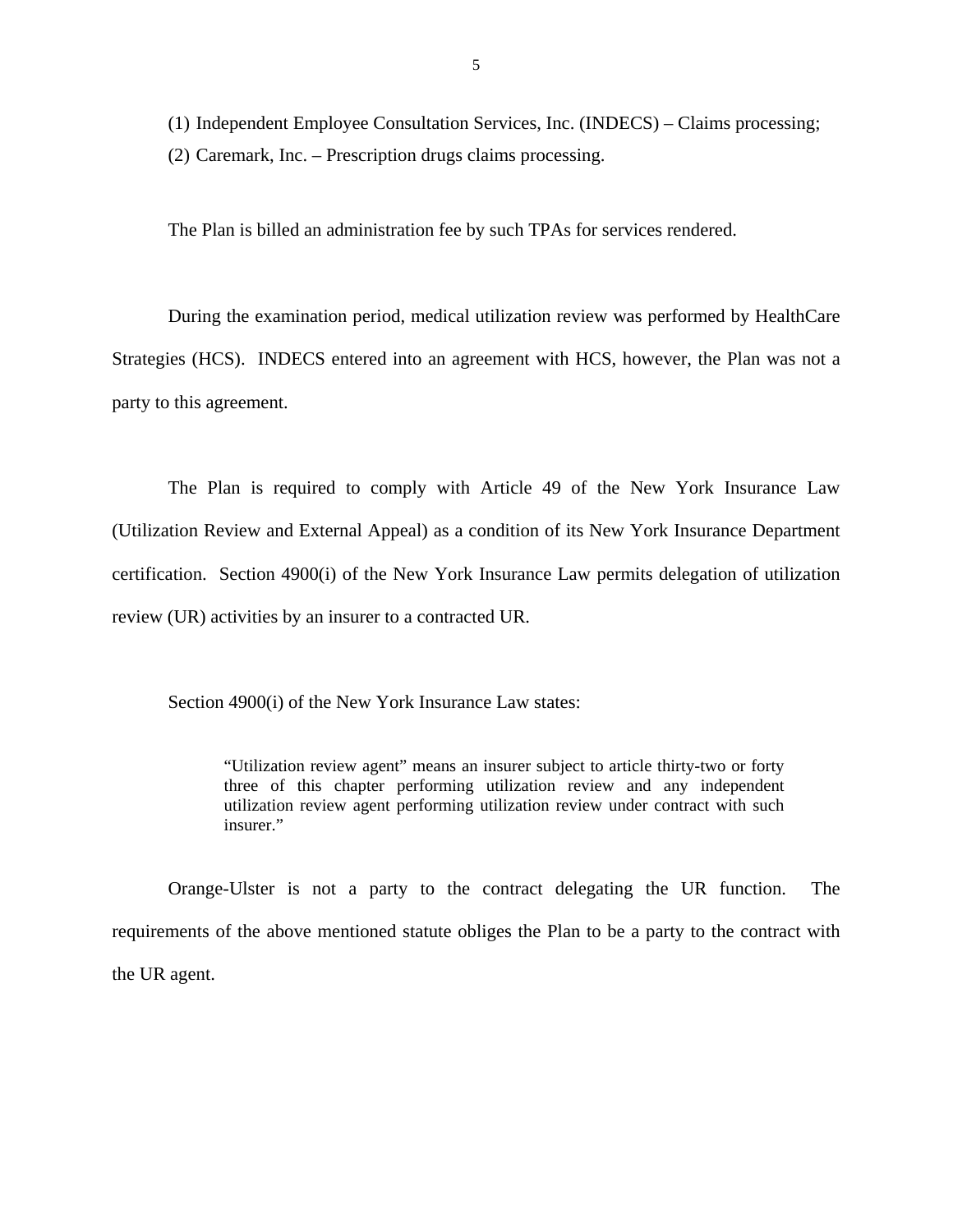It is recommended that the Plan become a signed party to the contract allowing for the delegation of the utilization review function and all other functions that are delegated to TPAs either directly or indirectly by the Plan.

#### A. Management and Controls

Pursuant to its Municipal Cooperation Agreement, the management of the Plan is vested in a board of directors. The Municipal Cooperation Agreement of the Plan specifies that the board of directors shall consist of the Superintendent of Schools, or his/her designee, for the aforementioned School Districts and the Orange-Ulster BOCES. As of the examination date, the board of directors was composed of 19 members. The board met at least once each quarter in compliance with its by-laws.

As of December 31, 2006, the members of the board of directors of the Plan, with their principal business affiliations, were as follows:

| Name and Residence |
|--------------------|
|--------------------|

Joseph Abbondanza Jeffersonville, NY

Janet Barbour Newburgh, NY

Steven Bernardo Bronx, NY

Erin Brennan Newburgh, NY

#### Principal Business Affiliation

 Business Manager, Goshen Central SD

 Assistant Superintendent-Business, Washingtonville SD

 Business Manager, Kiryas Joel Village SD

 Business Administrator, Chester Union Free SD

Deborha Brush Assistant Superintendent-Business, Pine Bush, NY Pine Bush Central SD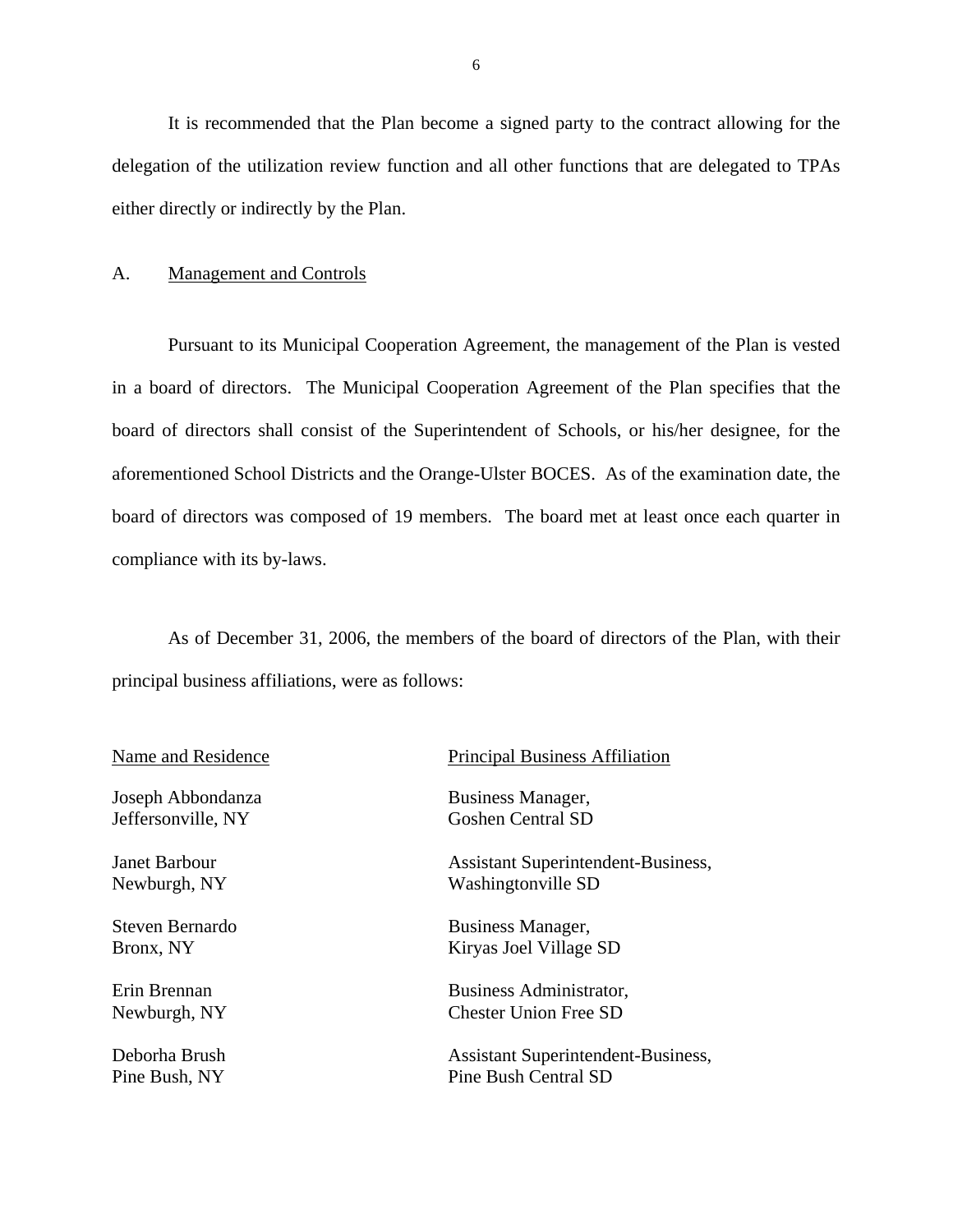Lorelei Case Port Jervis, NY

Howard Cohen Florida, NY

John Guarracino Monroe, NY

Thomas Gustainis Warwick, NY

Rachelle Harmer Cornwall, NY

Deborah McBride Heppes Goshen, NY

Priscilla Holden Middletown, NY

Richard Hooley Montgomery, NY

Ivan Katz Eldred, NY

Elizabeth McKean Goshen, NY

Neysa Sensenig

Harvey Sotland Warwick, NY

John Staiger Central Valley, NY

Joseph Zanetti Wallkill, NY

#### Name and Residence Principal Business Affiliation

 Assistant Superintendent-Business, Port Jervis City SD

 Business Official, Florida Union Free SD

 Business Administrator, Greenwood Lake Central USFD

 Assistant Superintendent-Business, Warwick Valley SD

 Business Official, Highland Falls Central SD

Assistant Superintendent-Finance, Orange-Ulster BOCES

 Assistant Superintendent-Business, Minisink Valley Central SD

 Assistant Superintendent-Business, Valley Central SD

Superintendent, Eldred Central SD

 Deputy Superintendent, Middletown City SD

 Assistant Superintendent-Business, Cornwall Central SD

Superintendent, Monroe-Woodbury Central SD

 Assistant Superintendent-Business, Tuxedo Union Free SD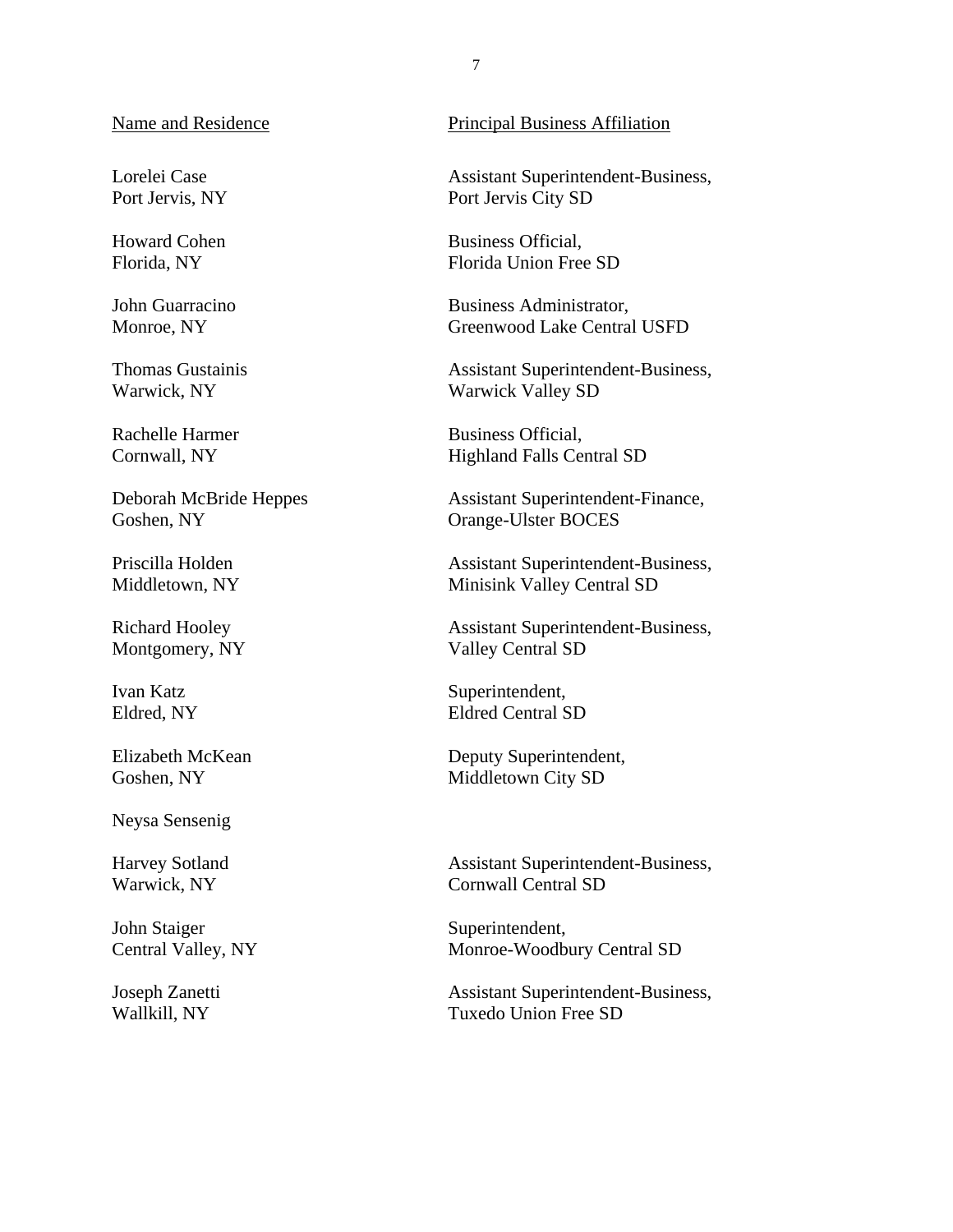The minutes of all of the board of directors' meetings held during the period under examination were reviewed. The review revealed that the meetings were generally well attended. However, designees from Eldred Central SD and Kiryas Joel Village SD did not attend any of the meetings that were held during 2004-2006. In addition, no attendance at board meetings was noted for the designees of Cornwall Central SD, Eldred Central SD, and Livingston Manor Central SD for the six month period from July 1, 2003 through December 31, 2003. It should be noted, however, that sufficient members were present at the board meetings for a quorum. It should also be noted that Eldred Central SD is not located in Orange County and the Municipal Cooperation Agreement calls for only school districts in Orange County to be entitled to vote at board meetings.

Members of the board have a fiduciary responsibility and must evince an ongoing interest in the affairs of the Plan. It is essential that board members attend meetings consistently and set forth their views on relevant matters so that appropriate policy decisions may be reached by the board. Board members who fail to attend at least one-half of the board's meetings, unless appropriately excused, do not fulfill such criteria.

It is recommended that directors who are unable or unwilling to attend board meetings consistently should resign or be replaced. Furthermore, in selecting prospective members of the board, a key criterion should be their willingness and commitment to attend meetings and participate in the board's responsibility to oversee the operations of the Plan.

8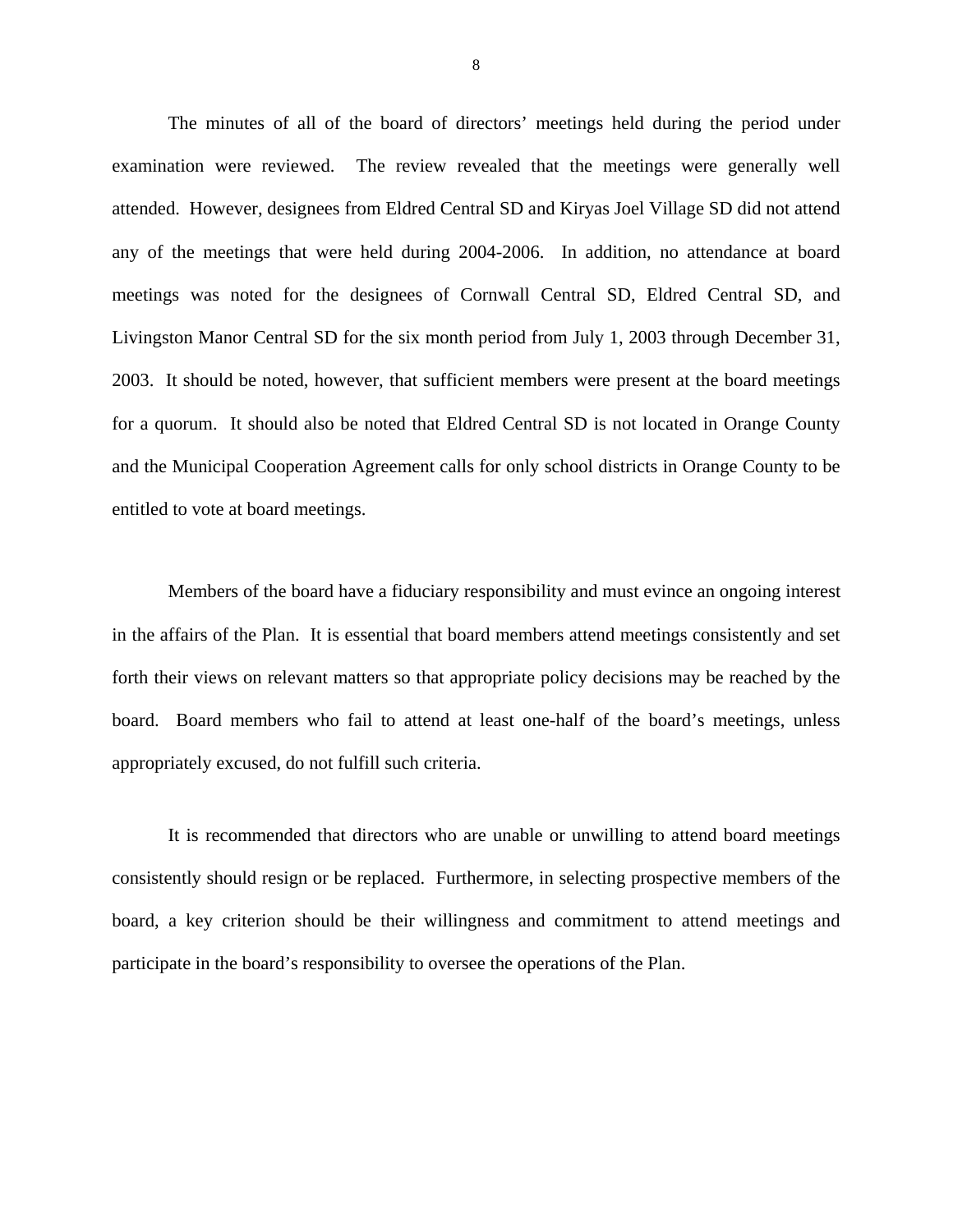The principal officers of the Plan as of December 31, 2006 were as follows:

| Name                | Title                     |
|---------------------|---------------------------|
| Joseph Zanetti      | Chairman                  |
| Priscilla D. Holden | Secretary                 |
| Ike A. Lovelass     | <b>Executive Director</b> |

Article 2, item 10 of the Plan's Municipal Cooperation Agreement and by-laws states in part:

"The duties and responsibilities of the Board of Directors in the governance and implementation of the Health Plan shall include but not be limited to the following:

10. To prepare a report showing the financial condition of the Plan, in such form as is acceptable to the Superintendent of Insurance, together with an audit and opinions thereon, by an independent certified public accountant, of the financial condition…: such report, to be completed not later than one-hundred twenty (120) days after the close of the Plan's fiscal year."

Additionally, Section 4710(a)(2) of the New York Insurance Law states:

"(a) The governing board of the municipal cooperation health benefit plan shall:

(2) annually not later than one hundred twenty days after the close of plan year, file a report with the superintendent showing the financial condition and affairs of the plan (including an annual independent financial audit statement and independent actuarial opinion) as of the end of the preceding plan year…"

As a result of submitting its 2006 annual statement to the Superintendent of Insurance eighty-five (85) days beyond such annual statement's due date and submitting its March 2007 quarterly statement to the Superintendent sixty (60) days beyond such statement's due date, the Plan was notified on December 17, 2007, of a fine to be assessed by this Department. In this regard, the Plan was assessed a penalty relative to the aforementioned late financial statement submissions. The Plan paid a fine in the amount of \$21,750 to the Department on January 10, 2008.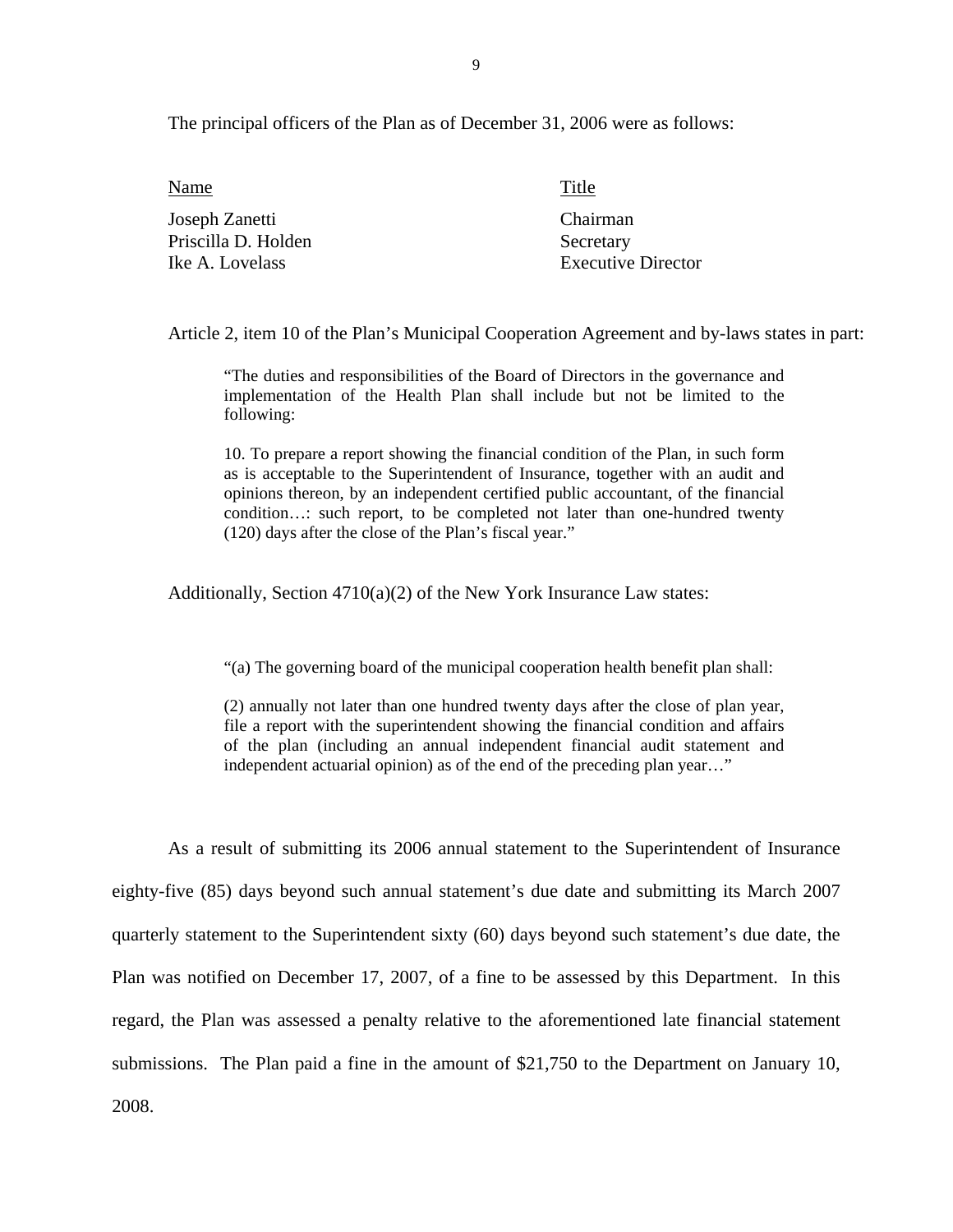It is recommended that the Plan comply with the annual and quarterly statement instructions and submit its required annual and quarterly statements to the Superintendent of Insurance, within one-hundred and twenty (120) days after the close of the Plan's fiscal year and forty five (45) days after the close of each quarter, respectively.

It is also recommended that the Plan comply with Section  $4710(a)(2)$  of the New York Insurance Law and submit its required annual statements to the Superintendent of Insurance, within one-hundred and twenty (120) days after the close of the Plan's fiscal year.

Section 4705(c)(2) of the New York Insurance Law states:

"(c) A municipal cooperation agreement shall include a provision:

(2) designating one governing board member to have custody of all reports, statements and other documents of the plan."

The Plan was unable to provide the examiner with all of the administrative service contracts between INDECS and HCS relative to services provided to the Plan during the examination period.

It is recommended that the Plan comply with Section  $4705(c)(2)$  of the New York Insurance Law and maintain custody of all administrative service contracts relative to services provided to the Plan by INDECS and HCS.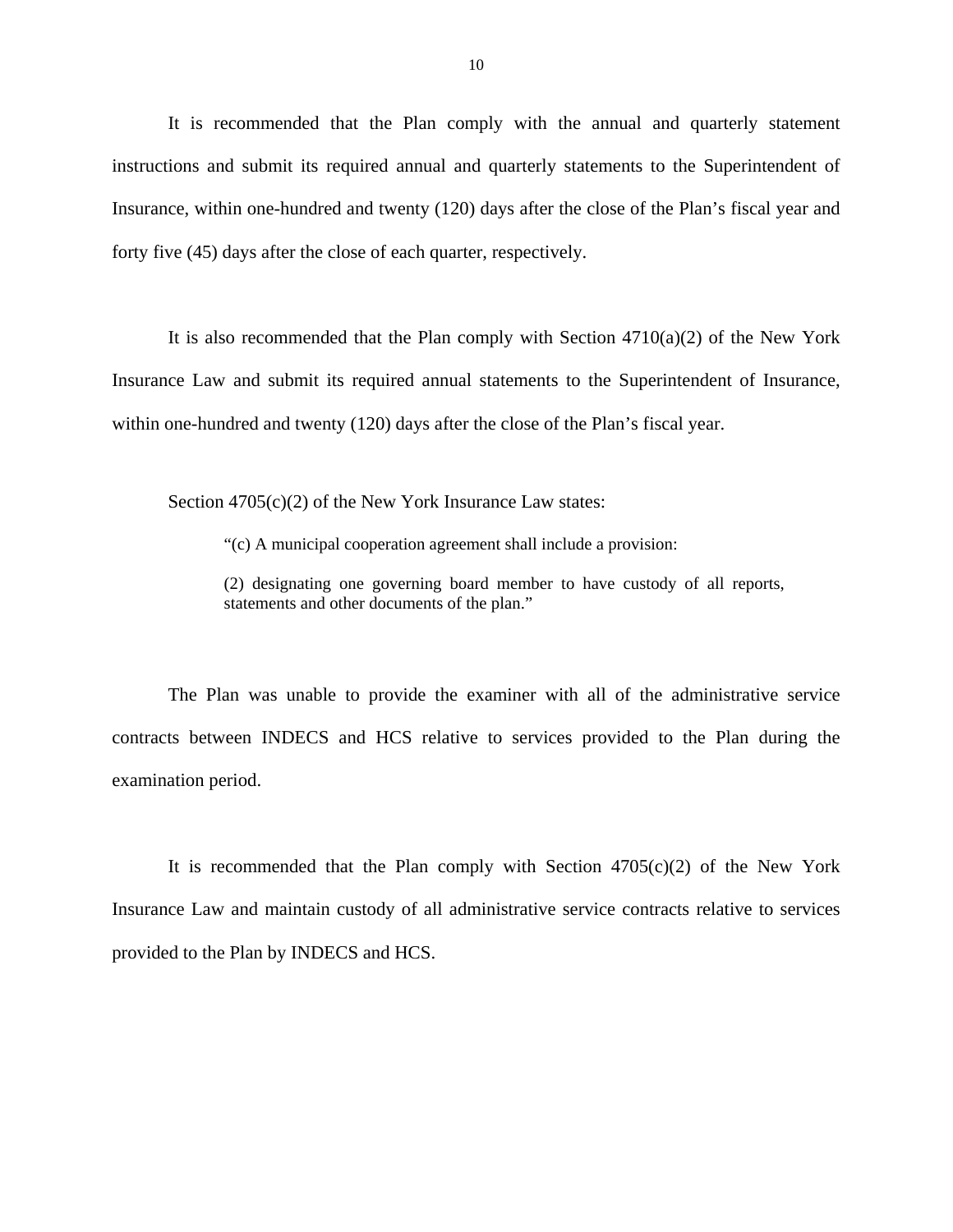Section 4705(e)(3) of the New York Insurance Law states:

"(e) The municipal cooperation agreement shall provide for the following to be prepared and furnished to the governing board, to participating municipal corporations, to unions which are the exclusive bargaining representatives of employees covered by the plan and to the superintendent:

(3) an annual independent actuarial opinion on the financial soundness of the plan, including the actuarial soundness of contribution or premium equivalent rates and reserves, both as paid in the current year and projected for the next fiscal year."

The Plan was unable to provide the examiners with an independent actuarial opinion for the year ended December 31, 2006.

It is recommended that the Plan comply with Section 4705(e) of the New York Insurance Law by preparing and furnishing an annual independent actuarial opinion to the entities indicated in such section of the New York Insurance Law.

#### B. Territory and Plan of Operation

As of December 31, 2006, the Plan held a certificate of authority to operate the business of a municipal cooperative health benefit plan as authorized by Section 4704 of the New York Insurance Law in the counties of Orange, Sullivan and Ulster.

The Plan's enrollment has been very stable during the examination period, consisting of 8,281 members at December 31, 2006, as compared to December 31, 2005, when the enrollment level was 8,236. Enrollment as of June 30, 2003 was 8,253.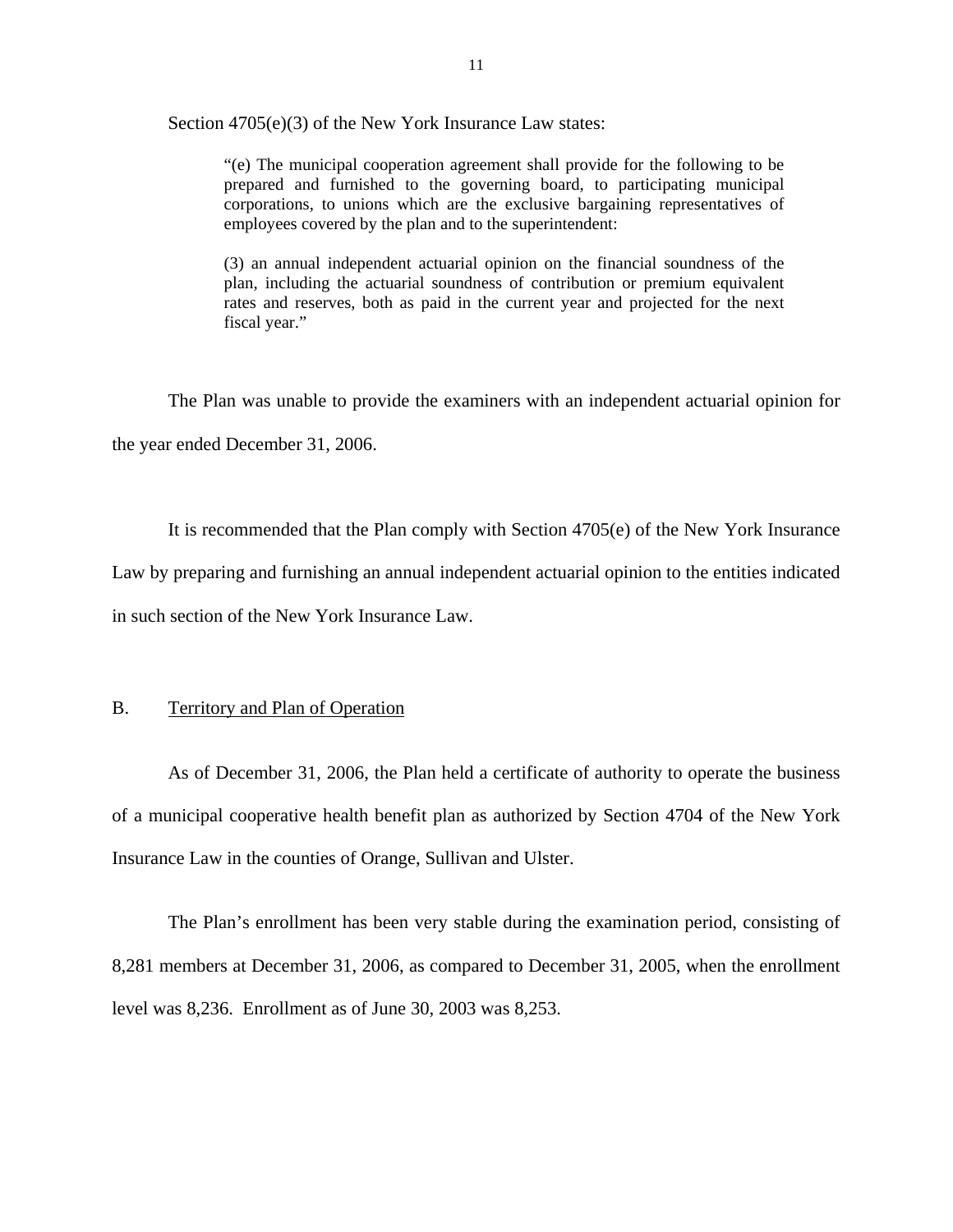### C. Stop-Loss Coverage

In accordance with the requirements of Section  $4707(a)(2)$  of the New York Insurance Law, the Plan had stop-loss coverage in effect from an authorized insurer as of the examination date as follows:

#### Specific/Individual Excess Loss

| Excess of loss | 100% of \$500,000 excess of \$100,000 |
|----------------|---------------------------------------|
|                | per member, per contract year         |

#### Aggregate Excess of Loss

Section  $4707(a)(1)$  of the New York Insurance Law states:

"(a) The governing board of a municipal cooperative health benefit plan shall obtain and maintain on behalf of the plan a stop-loss insurance policy or policies delivered in this state and issued by a licensed insurer, providing:

(1) aggregate stop-loss coverage with an annual aggregate retention amount or attachment point not greater than one hundred twenty-five percent of the amount certified by a qualified actuary to represent the expected claims of the plan for the current fiscal year."

The Plan did not have in place aggregate stop-loss coverage as required by Section 4707(a) (1) of the New York Insurance Law.

It is recommended that the Plan obtain and maintain aggregate stop-loss coverage in compliance with Section 4707(a)(1) of the New York Insurance Law.

#### D. Conflict of Interest Policy

The Plan has a conflict of interest policy in place. Board members are required to sign the conflict of interest disclosure form annually, however, during the exam period, specifically in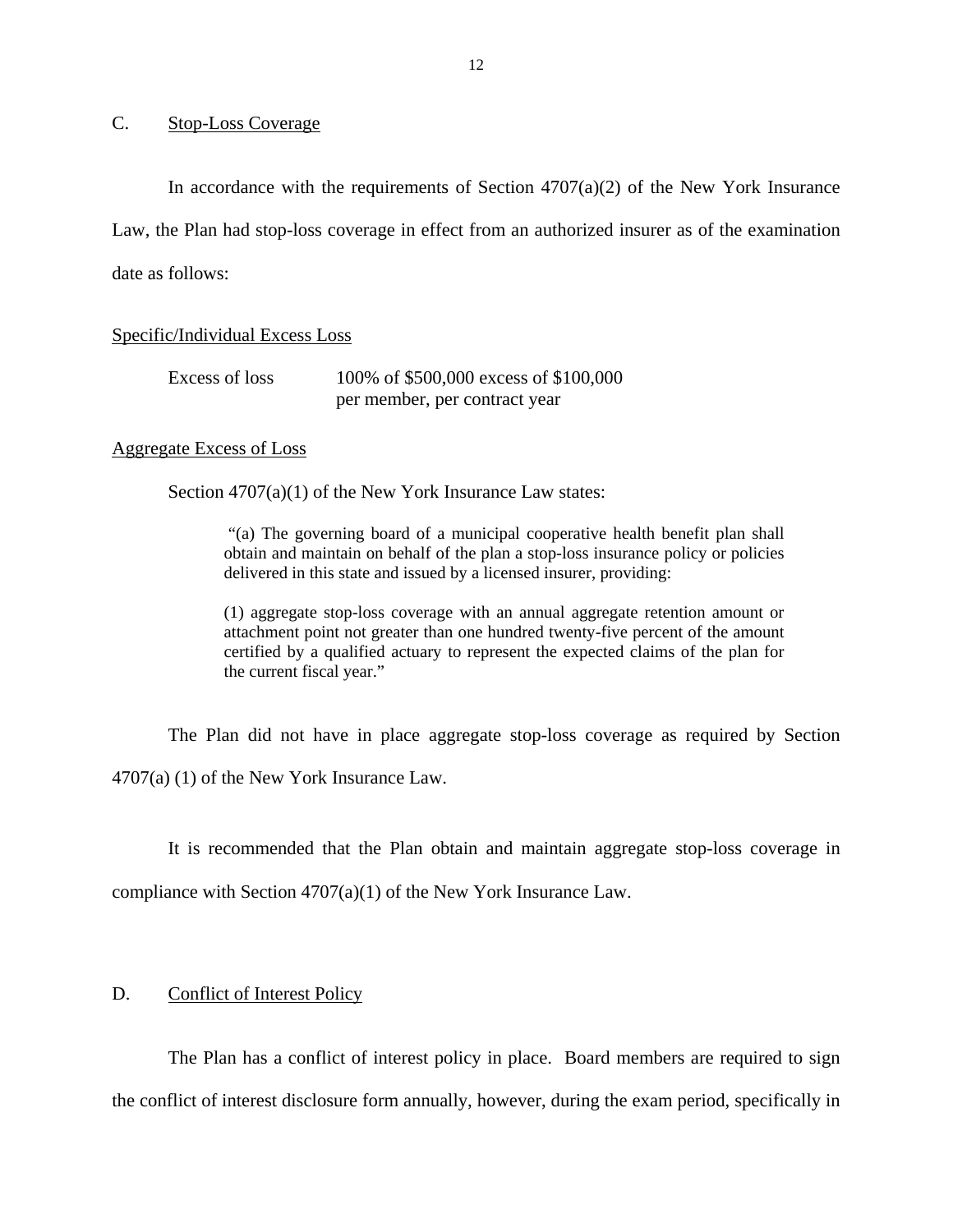2005-2006, board members representing Kiryas Joel and Eldred Central did not sign the required disclosure form.

It is recommended that all board members sign the required conflict of interest disclosure form on an annual basis.

#### E. Report of Independent Certified Public Accountant (CPA)

The Plan's independent CPA report relative to the Plan's financial statements as of December 31, 2006 and during the examination period did not contain a reconciliation for the differences between the amounts reported in the Plan's filed annual statement and the amounts reported in the auditor's reports, as required by Section 307(b) of the New York Insurance Law.

Section 307(b)(2) of the New York Insurance Law states in part:

"…an insurer may comply by filing statements prepared in accordance with generally accepted accounting principles, provided that appropriate reconciliation is made of the differences between net income and capital and surplus reported on that basis and reported in the annual statutory statement filed with the superintendent."

It is recommended that the Plan comply with Section 307(b)(2) of the New York Insurance Law and submit to this Department the applicable CPA report relative to the Plan's financial statements, including a reconciliation of the differences between amounts reported in the filed annual statements and the amounts reported in the CPA report.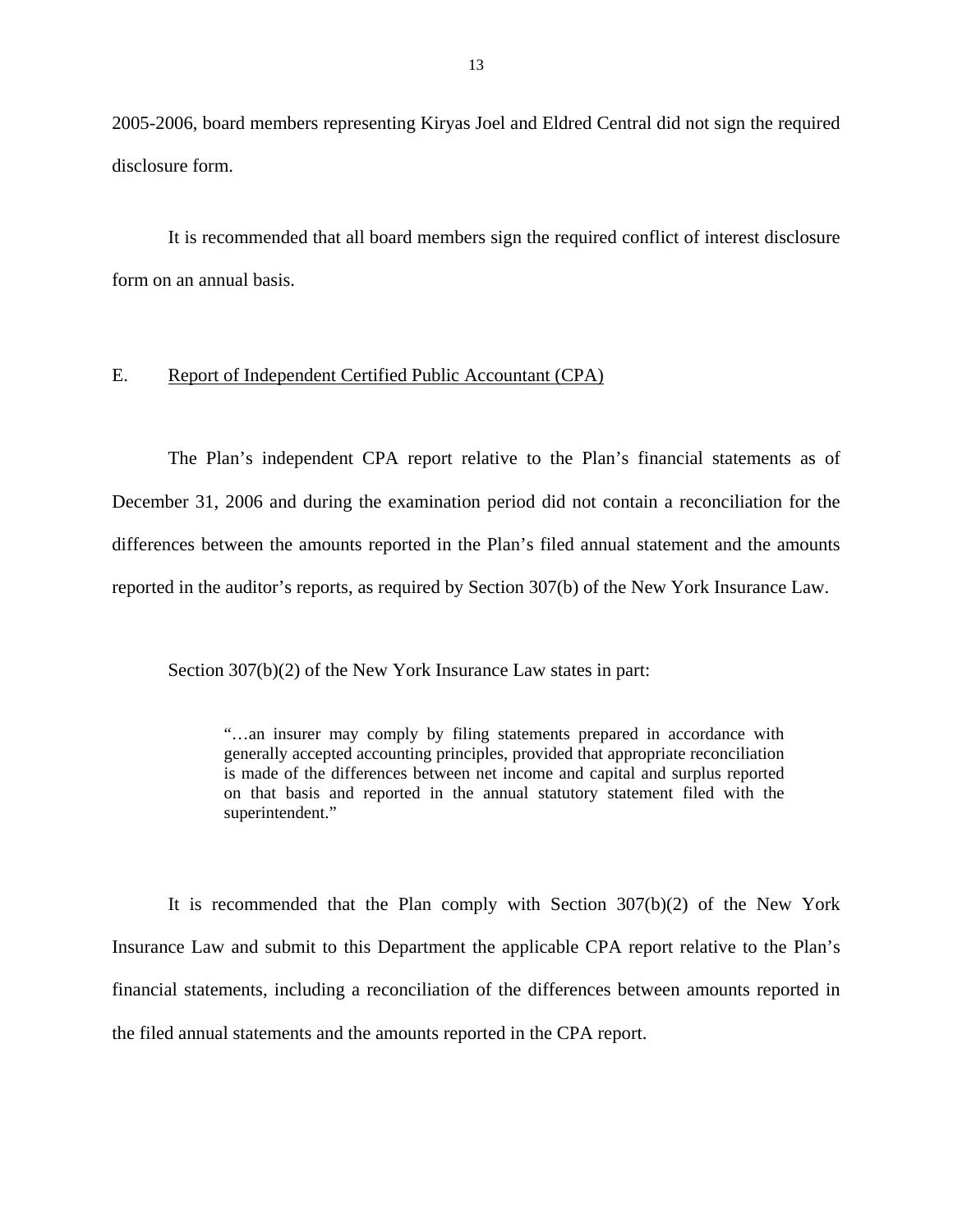## **4. FINANCIAL STATEMENTS**

### A. Balance Sheet

The following shows the assets, liabilities and net worth as determined by this examination as of December 31, 2006. This statement is the same as the balance sheet filed (first revision as of November 20, 2007) by the Plan.

#### **Assets**

| <u>Assets</u>                                                                          |                                                        |
|----------------------------------------------------------------------------------------|--------------------------------------------------------|
| Cash<br>Short-term investments<br>Premiums receivable                                  | \$45,373,347<br>14,600,997<br>86,308                   |
| <b>Total assets</b>                                                                    | \$60,260,652                                           |
| Liabilities                                                                            |                                                        |
| Accounts payable<br>Claims payable<br>Claim stabilization reserve<br>Unearned premiums | \$<br>591,298<br>12,894,350<br>14,200,000<br>7,716,370 |
| <b>Total liabilities</b>                                                               | \$35,402,018                                           |
| <b>Net Worth</b>                                                                       |                                                        |
| Contingency reserves<br>Retained earnings (fund balance)                               | \$4,503,111<br>20,355,523                              |
| Total net worth                                                                        | 24,858,634                                             |
| Total liabilities and net worth                                                        | \$ 60,260,652                                          |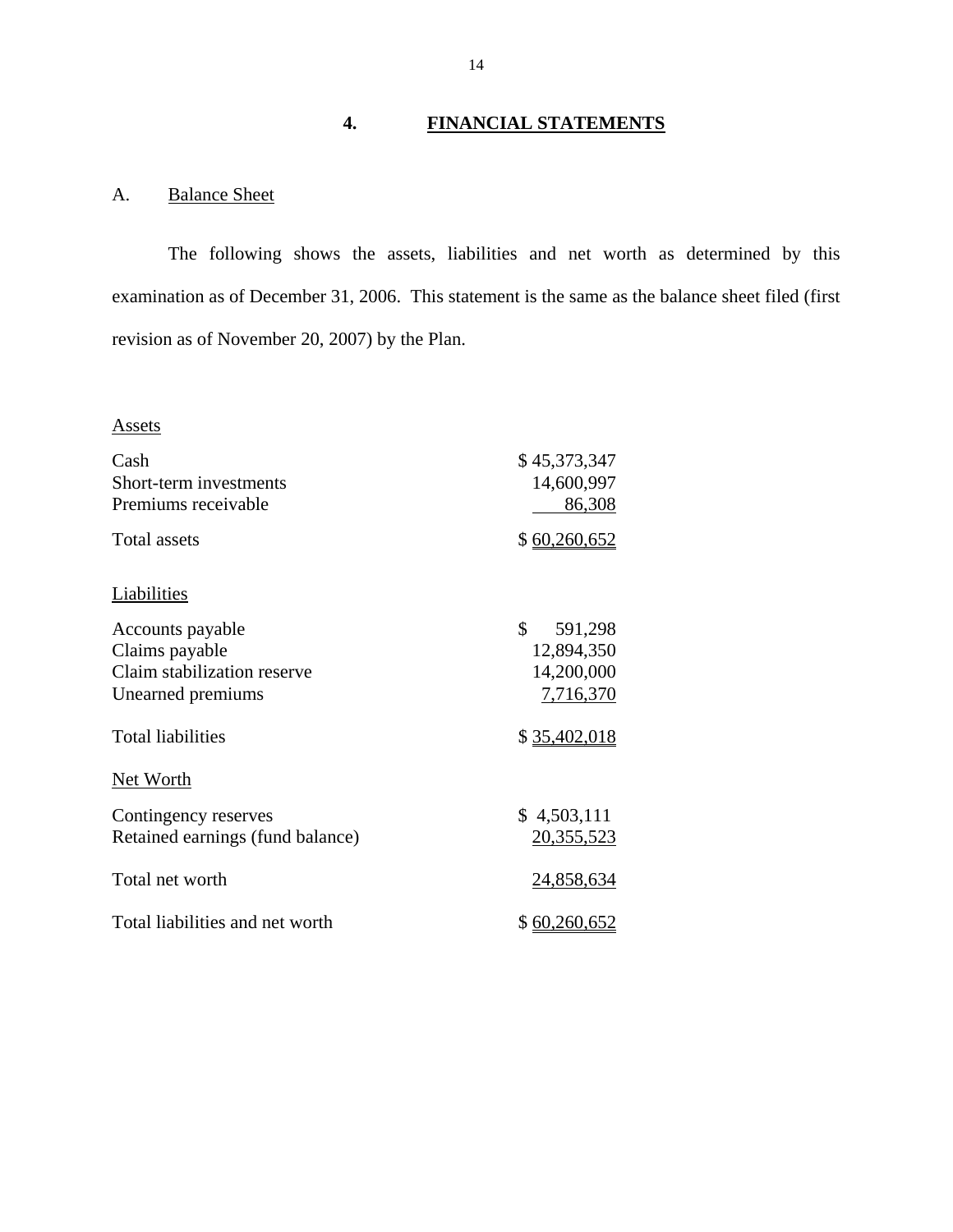## B. Statement of Revenue, Expenses and Net Worth

Net worth increased \$23,596,899 during the examination period, July 1, 2003 through December 31, 2006, detailed as follows:

| Revenue                                                                           |                             |                        |               |
|-----------------------------------------------------------------------------------|-----------------------------|------------------------|---------------|
| Premiums                                                                          | \$289,992,425               |                        |               |
| Net investment income                                                             | 3,434,444                   |                        |               |
| Total revenue                                                                     |                             |                        | \$293,426,869 |
| <b>Expenses</b><br>Total medical and hospital expenses<br>Administration expenses | \$238,439,575<br>12,965,422 |                        |               |
| Total expenses                                                                    |                             |                        | 251,404,997   |
| Net Income                                                                        |                             |                        | \$42,021,872  |
| <b>Changes in Net Worth</b>                                                       |                             |                        |               |
| Net worth, as of June 30, 2003,<br>per report on examination                      |                             |                        | \$1,261,735   |
|                                                                                   | Gains in<br>Net Worth       | Losses in<br>Net Worth |               |
| Net income<br>Increase in claim stabilization                                     | \$42,021,872                |                        |               |
| reserve                                                                           |                             | \$(14,105,538)         |               |
| Aggregate write-ins for other net worth items                                     |                             | (4,319,435)            |               |
| Total gains and losses                                                            | \$42,021,872                | $$$ (18,424, 973)      |               |
| Net increase in net worth                                                         |                             |                        | 23, 596, 899  |
| Net worth, as of December 31, 2006,<br>per report on examination                  |                             |                        | \$24,858,634  |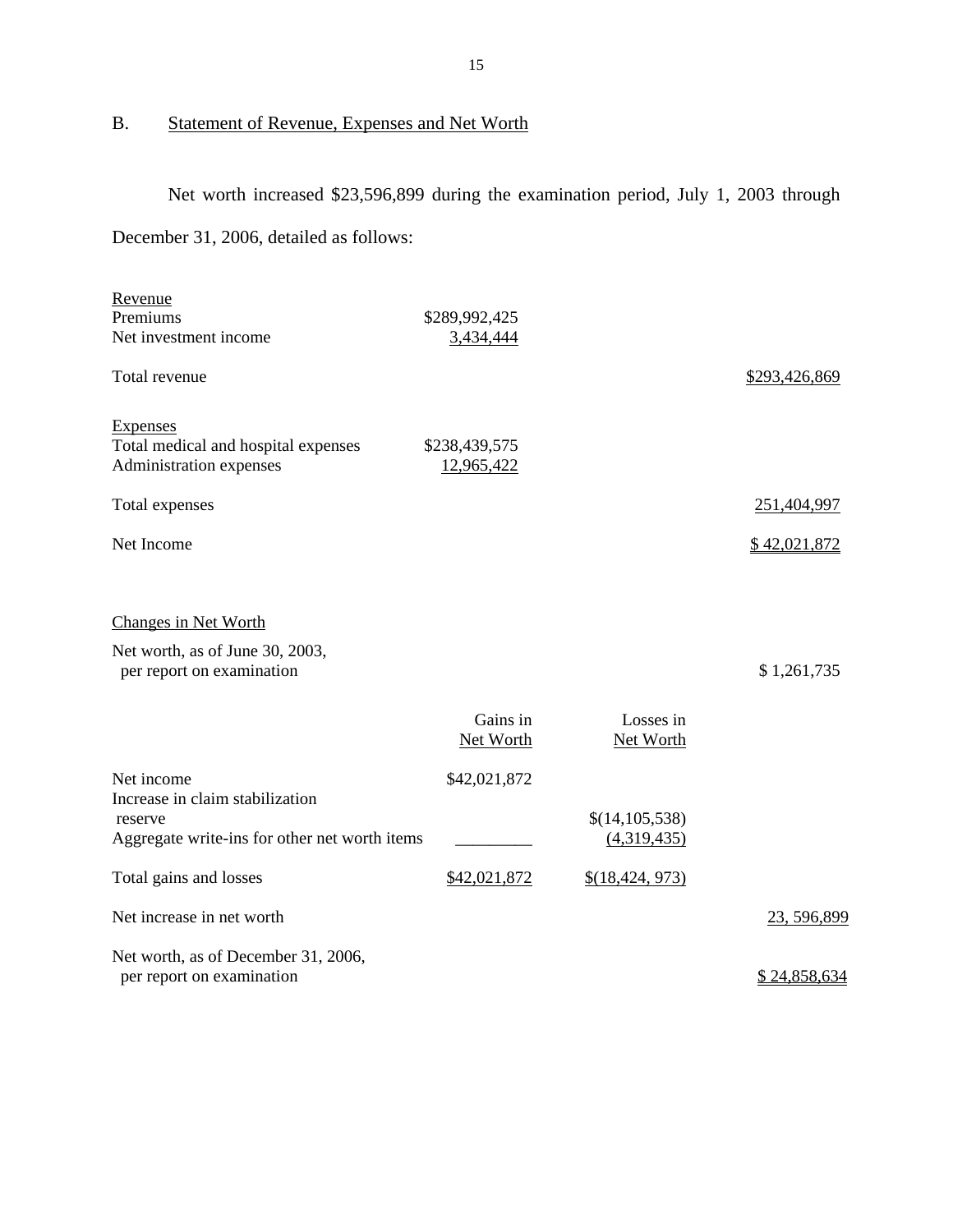#### **5. CLAIMS PAYABLE (INCLUDING CLAIM STABILIZATION RESERVE)**

The examination liabilities for claims payable in the amount of \$12,894,350 and claims stabilization reserve in the amount of \$14,200,000 are the same as the amounts reported by the Plan as of December 31, 2006.

Section 4706 (a)(1) of the New York Insurance Law requires that the governing board of a municipal cooperative health benefit plan establish a reserve fund, including a reserve for the payment of claims and expenses thereon reported but not yet paid, and claims and expenses thereon incurred but not yet reported which shall not be less than an amount equal to twenty-five percent of expected incurred claims and expenses thereon for the current plan year, unless a qualified actuary has demonstrated to the superintendent's satisfaction that a lesser amount will be adequate. The Plan was granted approval by this Department on June 15, 2005 to reduce its reserves for claims and related expenses to 17% of (\$12,894,350 claims payable and a \$14,200,000 claim stabilization reserve, which are reflected in the balance sheet contained herein as liabilities) from 25% of the current year's expected incurred claims and expenses.

The examination analysis was conducted in accordance with generally accepted actuarial principles and practices and was based on statistical information contained in the Plan's internal records and in its filed annual statements as verified by the examiners.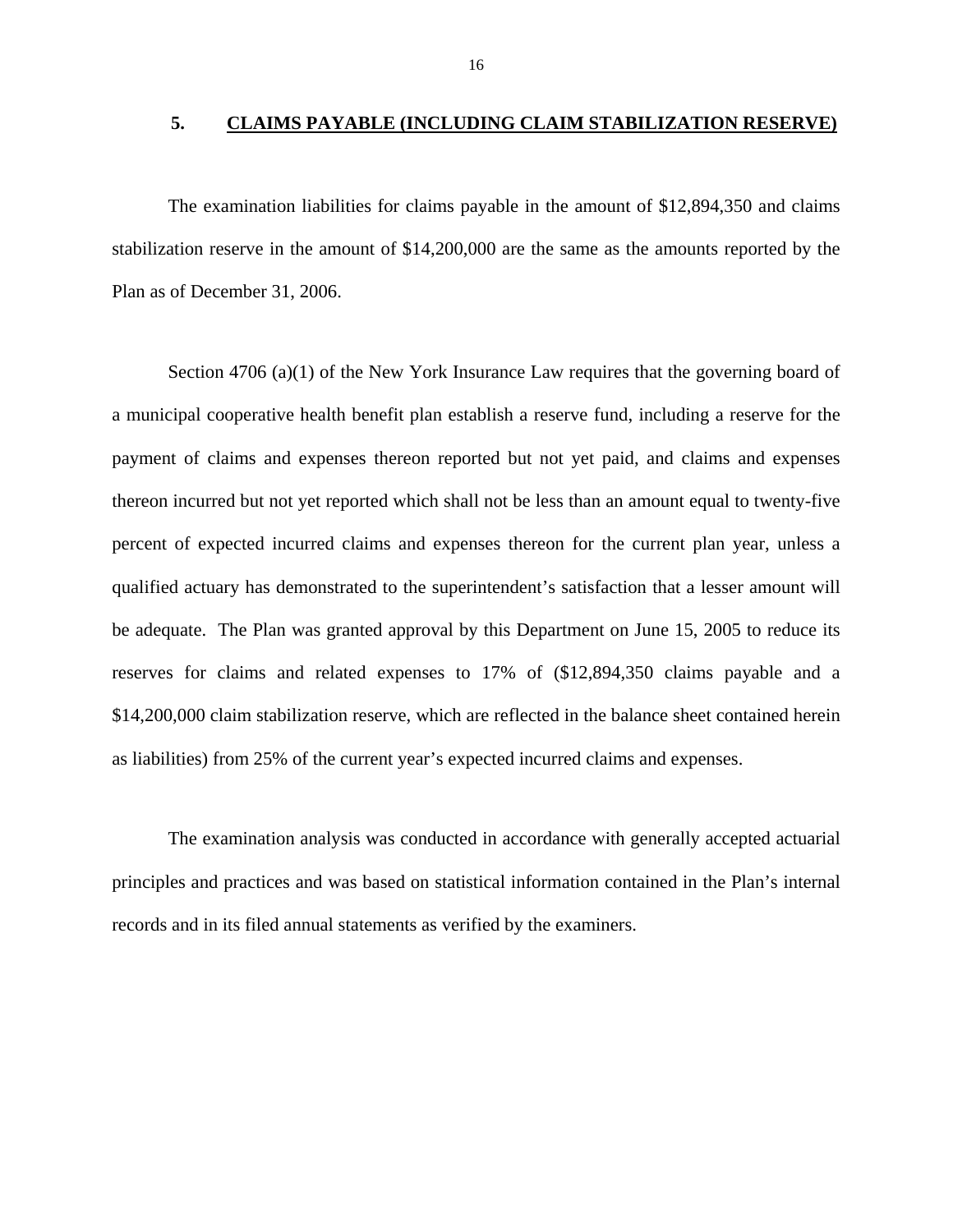#### **6. MARKET CONDUCT**

In the course of this examination, a review was made of the manner in which the Plan conducts its business practices and fulfills its contractual obligations to policyholders and claimants. The review was general in nature and is not to be construed to encompass the more precise scope of a market conduct examination.

The general review was directed at practices of the Plan in the following major areas:

- A. Claims processing
- B. Utilization review
- C. Plan document
- D. Fraud prevention and detection

#### A. Claims Processing

The examination included a review of the Plan's claims settlement practices and oversight of the claims adjudication process by Plan management. INDECS is the Plan's third party administrator of claims. As such, INDECS is responsible for most aspects of claims settlement, including grievances and appeals and issuance of explanation of benefits statements. However, the management of Orange-Ulster School Districts Health Plan retains the ultimate responsibility for compliance with applicable provisions of the New York Insurance Law and related Regulations, and therefore its management must be diligent in its oversight of the claims settlement function.

A review of INDECS' claims practices and procedures was performed by using a statistical sample covering claims paid during the period of January 1, 2006 through December 31, 2006, in order to evaluate the overall accuracy and compliance environment of its claims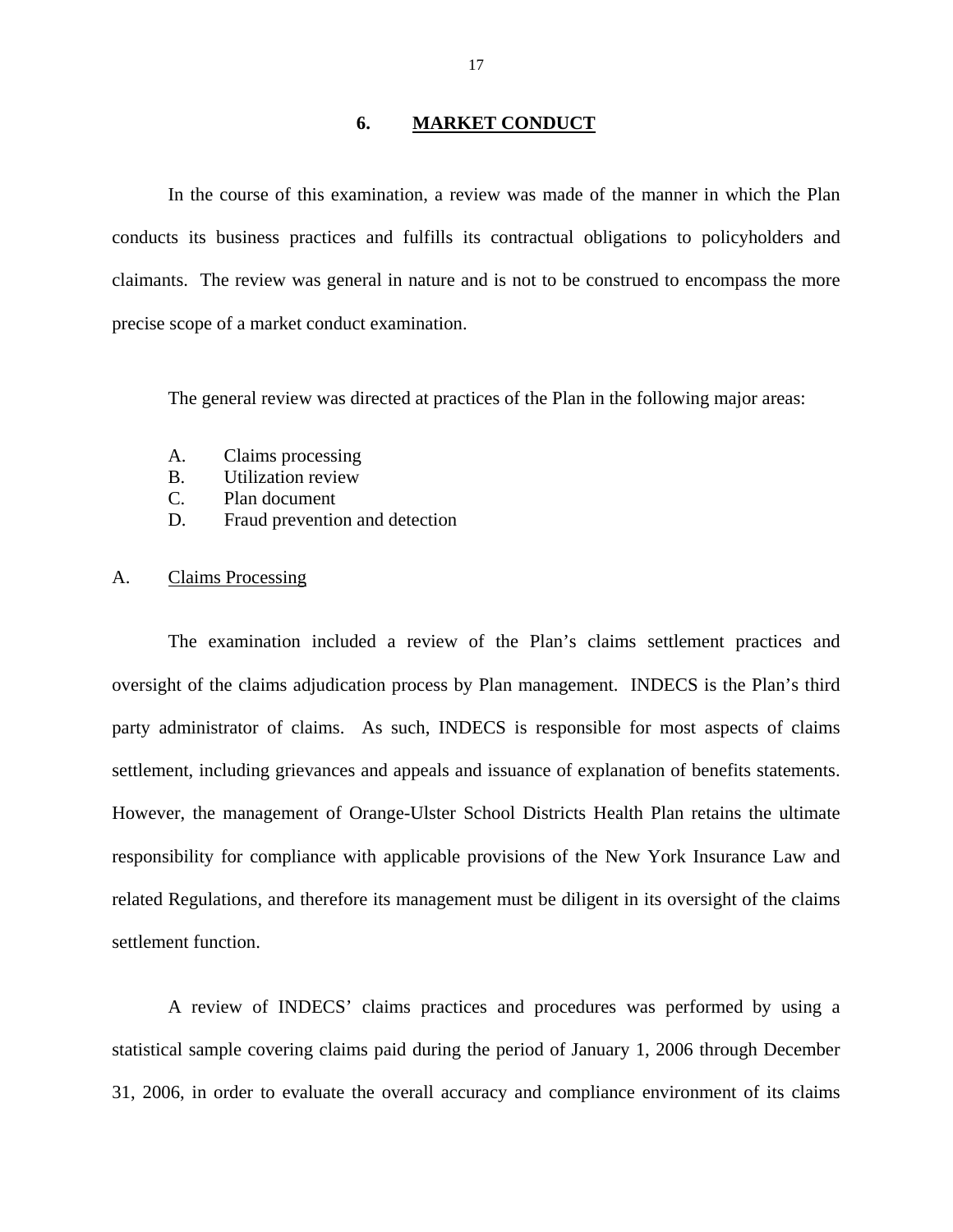processing. The examiner selected a sample of hospital and medical claims and evaluated the selected claims on a stop and go basis, testing various attributes deemed necessary for successful claims processing activity.

The term, "claim" can be defined in a myriad of ways. The following is an explanation of the term for the purpose of this report. A "claim" is defined by INDECS as groupings of six line items (e.g. procedures or services) on any claim form. Each additional six lines on the claim form are entered into the claims system as a separate claim. This claim may consist of various lines, or procedures. It is possible, through the computer system used for this examination, to match or "roll-up" all procedures on the six line items into one line, which is the basis of the Department's statistical sample of claims or the sample unit.

To ensure the completeness of the claims population being tested, the total dollars paid were accumulated and reconciled to the financial data reported by the Plan for the period January 1, 2006 through December 31, 2006.

It was noted that INDECS does not perform any formal quality control reviews or audits to check the accuracy of recorded claims transactions (e.g., payment dollar, payment incidence, coding, procedural and total claim accuracy), nor does it have any benchmarks by which to measure accuracy or timeliness of payments made. INDECS does, however, track claims "exceptions" (calls received from provider or members regarding amount paid and or provider status) as they occur and makes the necessary adjustments. INDECS provided the examiners with its daily error register capturing 128 claims that were adjusted during the fourth quarter of 2006.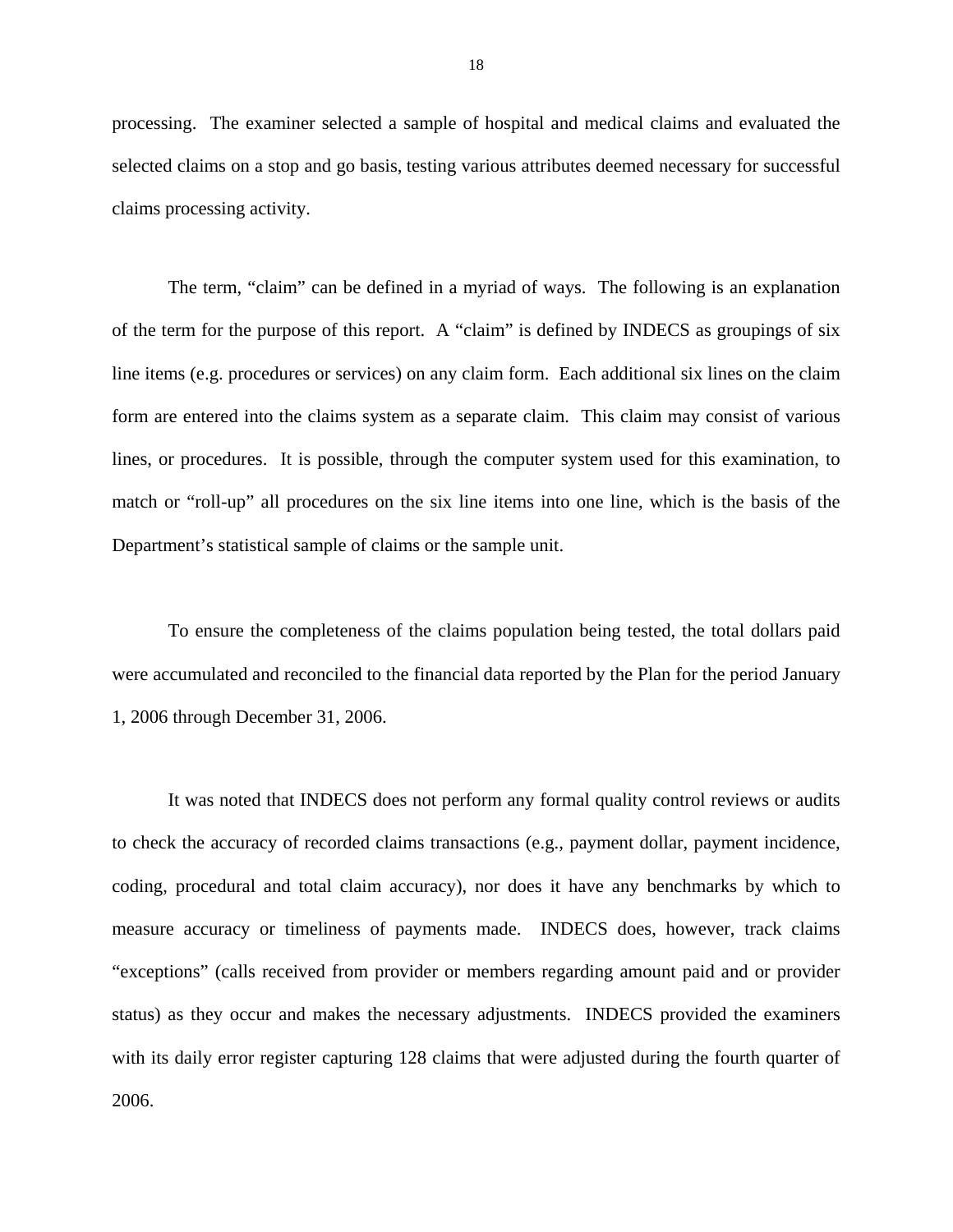The following represents examples of errors included within INDECS' daily error register:

- "Duplicate payments / claims adjuster error"
- Other coverage primary, did not coordinate benefits
- Excess co-pays taken

It is recommended that the Plan require INDECS to implement periodic audits within a proactive quality assurance program in order to identify and correct errors that may be occurring on an ongoing basis, in addition to retroactive reviews resulting from external contact.

#### B. Utilization Review

Sections 4901, 4902, 4903 and 4904 of the New York Insurance Law set forth the minimum program standards and requirements for utilization review determinations and appeals of adverse determinations by utilization review agents, respectively.

Sections 4901(a) and (b)(1) of the New York Insurance Law state:

"(a) Every utilization review agent shall biennially report to the superintendent of insurance, in a statement subscribed and affirmed as true under the penalties of perjury, the information required pursuant to section (b) of this section."

"(b) Such report shall contain a description of the following:

(1) The utilization review plan."

HealthCare Strategies (HCS) provided the examiners with a Utilization Renewal Registration from the New York Department of Health, which is valid until August 14, 2009. HCS has not yet filed a report with the Insurance Department per the requirements of Article 49 of the New York Insurance Law.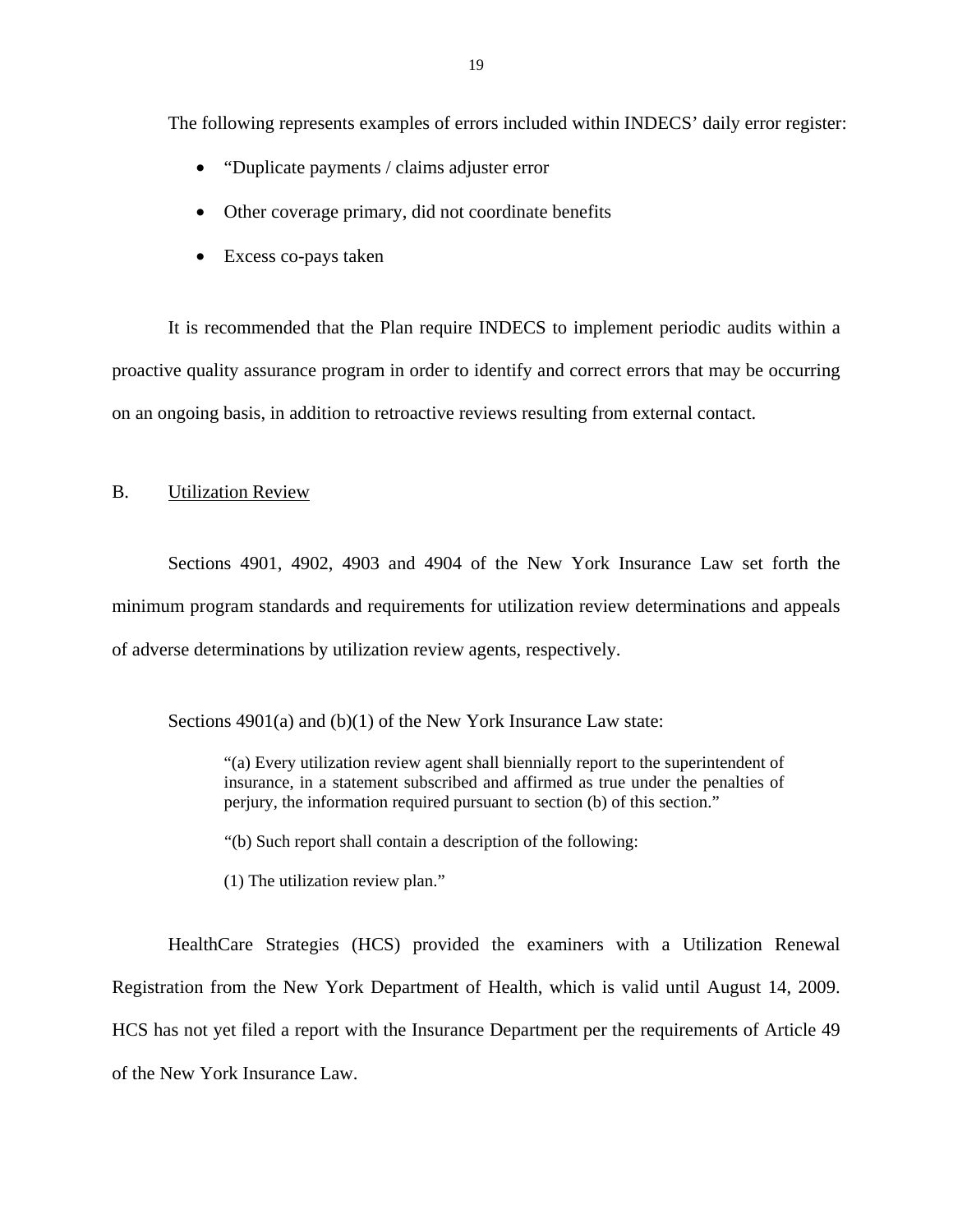While it was apparent that HCS had filed a plan with the New York Department of Health as required by Section 4901(1) and Section  $4902(2)(a)$  of the Public Health Law, which contains similar requirements to the above statute, such plan was not provided to the examiner in its entirety. In this regard, the Plan has not filed, on a biennial basis, its utilization review plan with the New York Insurance Department.

It is recommended that the Plan, in its oversight of the claims settlement function, require that third parties acting on its behalf, comply with Sections 4901(a) and (b)(1) of the New York Insurance Law and submit the Plan's utilization review plan with the New York Insurance Department on a biennial basis.

#### C. Plan Document

The plan document (benefit contract) states that:

 of eligibility when enrolling themselves or their family members in the Plan. Coverage will not begin until documentation of eligibility (such as marriage or "(a) The Plan requires that employees submit appropriate official documentation birth certificates, tax returns, etc.) has been submitted as requested by the Plan."

There was one instance where the Plan did not comply with this requirement.

It is recommended that the Plan comply with its plan document and request pertinent documentation of eligibility when enrolling members.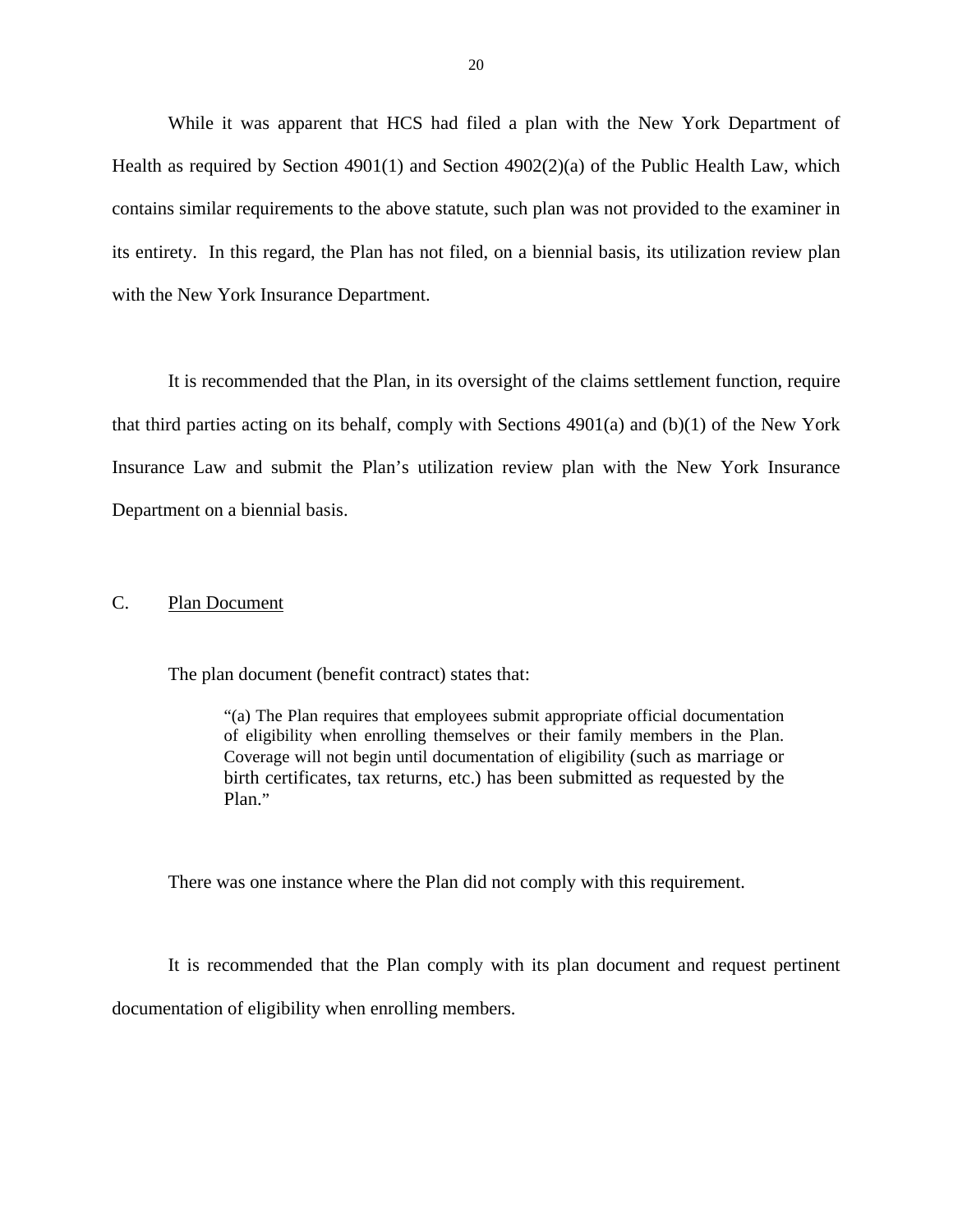#### D. Fraud Prevention and Detection

Section 405 of the New York Insurance Law states in part:

 "Any person licensed pursuant to the provisions of this chapter, and any person has knowledge that a fraudulent insurance transaction is about to take place, or …who has reason to believe that an insurance transaction may be fraudulent, or has taken place, shall within thirty days after determination by such person that the transaction appears to be fraudulent, send to the insurance frauds bureau on a form prescribed by the superintendent, the information requested by the form...."

There was one instance whereby an alleged fraud involving payment of claims for services provided to an alleged ineligible member was not submitted to this Department's Frauds Bureau.

It is recommended that the Plan comply with Section 405 of the New York Insurance Law and report any known or suspected incidents of fraud to the New York Insurance Department's Frauds Bureau.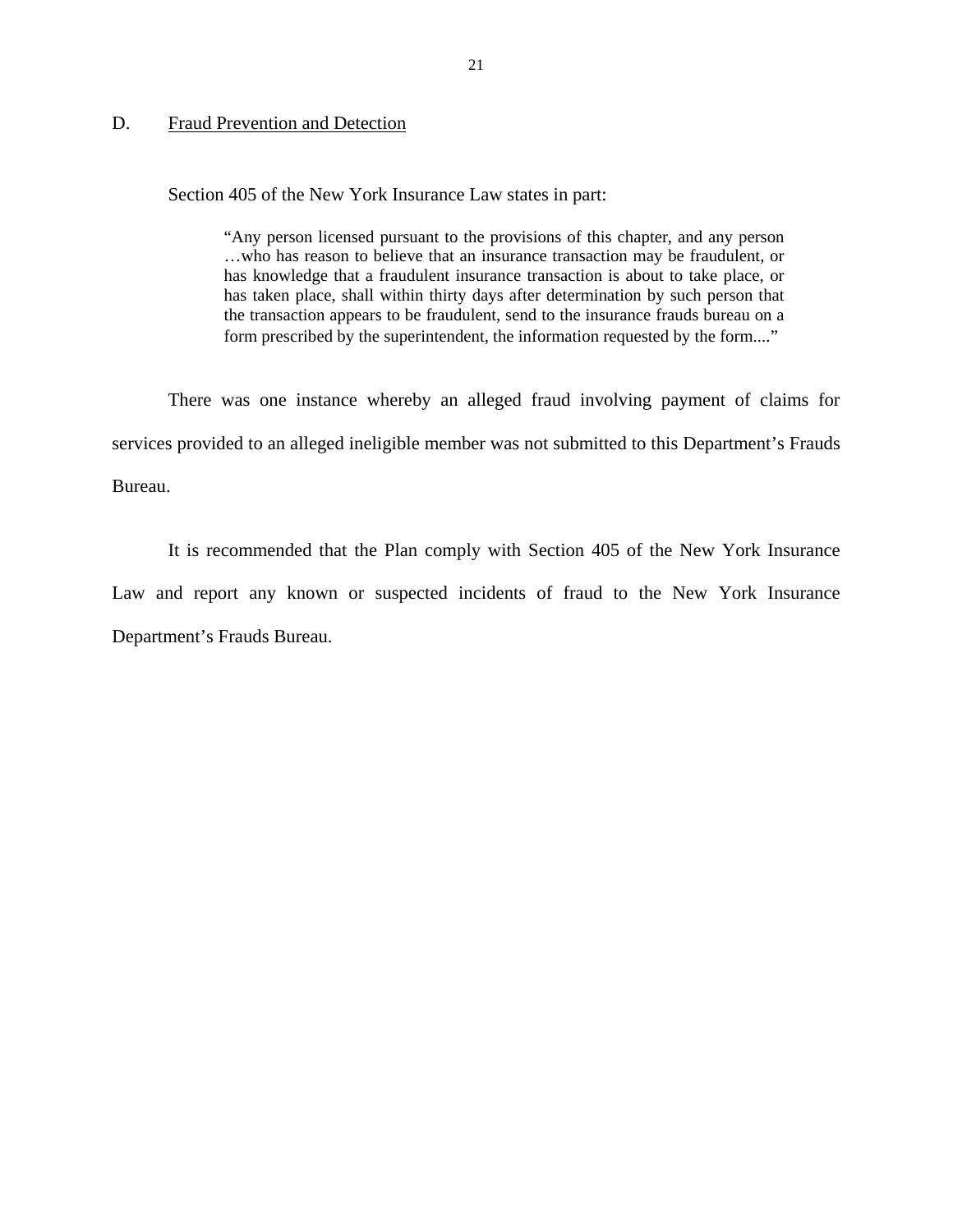#### **7**. **COMPLIANCE WITH PRIOR REPORT ON EXAMINATION**

The prior report on examination contained twenty-five comments and recommendations as follows (page numbers refer to the prior report):

#### **ITEM NO. PAGE NO.**

7

#### **Insolvency**

Refer to item 4 herein. 1. This examination has determined that the Plan was solvent in the 1, 13, 28 amount of \$1,261,735, but its contingency reserve of \$3,028,008 was impaired in the amount of (\$1,766,273) as of June 30, 2003.

> As of the exam date the Plan is in compliance with its contingency reserve requirements and had a net worth of \$24,858,634.

#### Description of Plan

2. It is recommended that the Plan become a signed party to the contract allowing for the delegation of the utilization review function and all other functions that are delegated to TPAs either directly or indirectly by the Plan. 5

> The Plan has not complied with this recommendation. A similar recommendation is made in this report.

Management

3. Management<br>It is recommended that directors who are unable or unwilling to attend board meetings consistently should resign or be replaced. Furthermore, in selecting prospective members of the board, a key criterion should be their willingness and commitment to attend meetings and participate in the board's responsibility to oversee the operations of the Plan.

> The Plan has not complied with this recommendation. A similar recommendation is made in this report.

22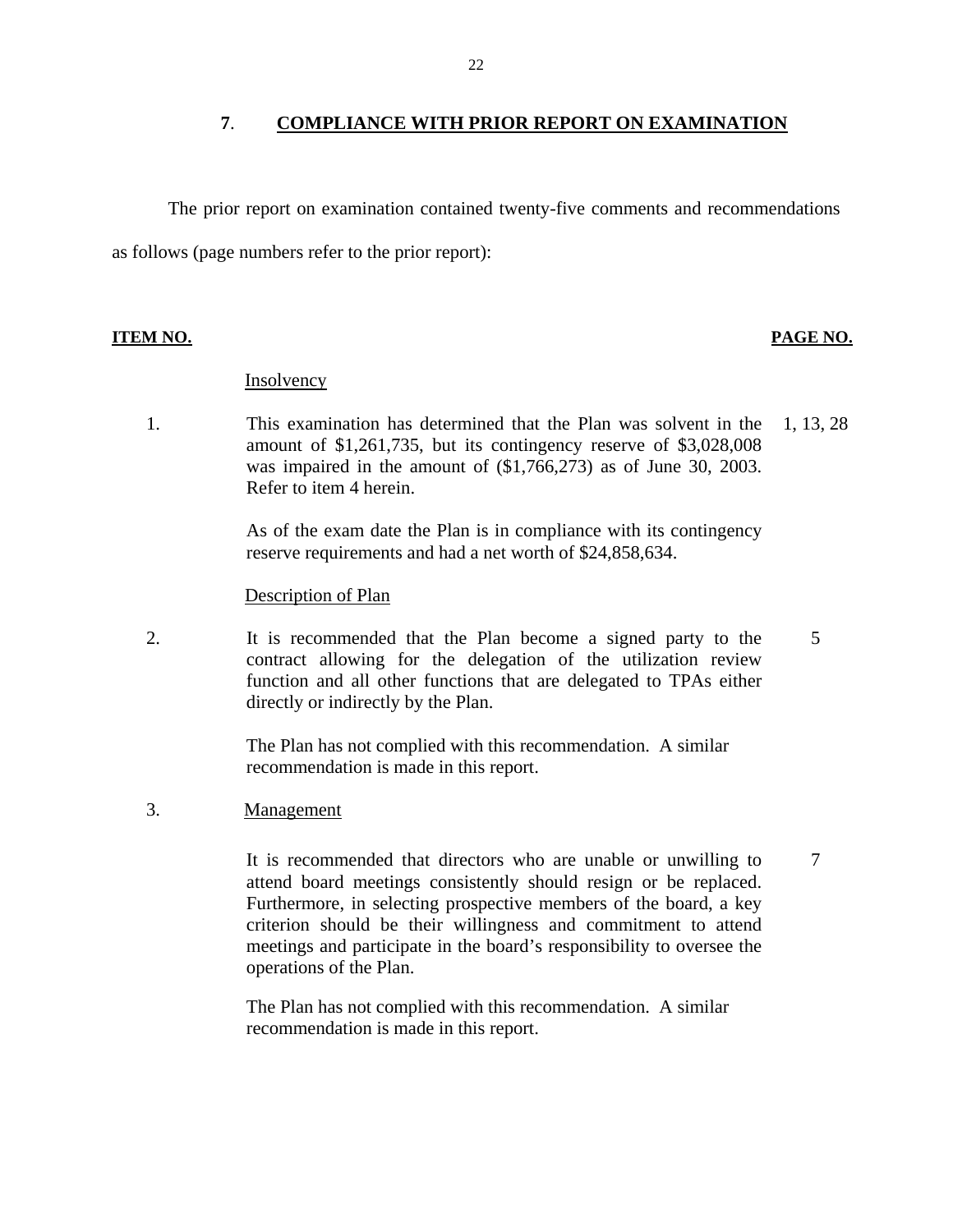| <b>ITEM NO.</b> |                                                                                                                                                                              | PAGE NO. |
|-----------------|------------------------------------------------------------------------------------------------------------------------------------------------------------------------------|----------|
| 4.              | It is recommended that the Plan complies with its Municipal<br>Cooperation Agreement and by-laws by appointing a Chief Fiscal<br>Officer.                                    | 8        |
|                 | The Plan has complied with this recommendation.                                                                                                                              |          |
| 5.              | It is recommended that the Plan complies with $\S 4705(c)(2)$ of the<br>New York Insurance Law by maintaining custody of all relevant<br>documents in its home office.       | 8        |
|                 | The Plan has not complied with this recommendation. A similar<br>recommendation is made in this report.                                                                      |          |
|                 | <b>Conflict of Interest</b>                                                                                                                                                  |          |
| 6.              | It is recommended that the Plan adopts a formal code of ethics and<br>requires that its directors and officers annually sign conflict of<br>interest statements.             | 10       |
|                 | The Plan has complied with this recommendation.                                                                                                                              |          |
| 7.              | It is also recommended that the Plan provides accurate responses<br>when filling out General Interrogatories filed with this Department.                                     | 10       |
|                 | The Plan has complied with this recommendation.                                                                                                                              |          |
|                 | <b>Accounts and Records</b>                                                                                                                                                  |          |
| 8.              | It is recommended that the Plan presents its accounts in compliance<br>with the requirements of Statement of Statutory Accounting<br>Principles #2, paragraph 5.             | 11       |
|                 | The Plan has complied with this recommendation.                                                                                                                              |          |
| 9.              | It is recommended that the Plan takes the necessary steps to<br>complete its Schedule F ("Claims Payable Analysis") in accordance<br>with the annual statement instructions. | 12       |
|                 | The Plan has complied with this recommendation.                                                                                                                              |          |
|                 |                                                                                                                                                                              |          |
|                 |                                                                                                                                                                              |          |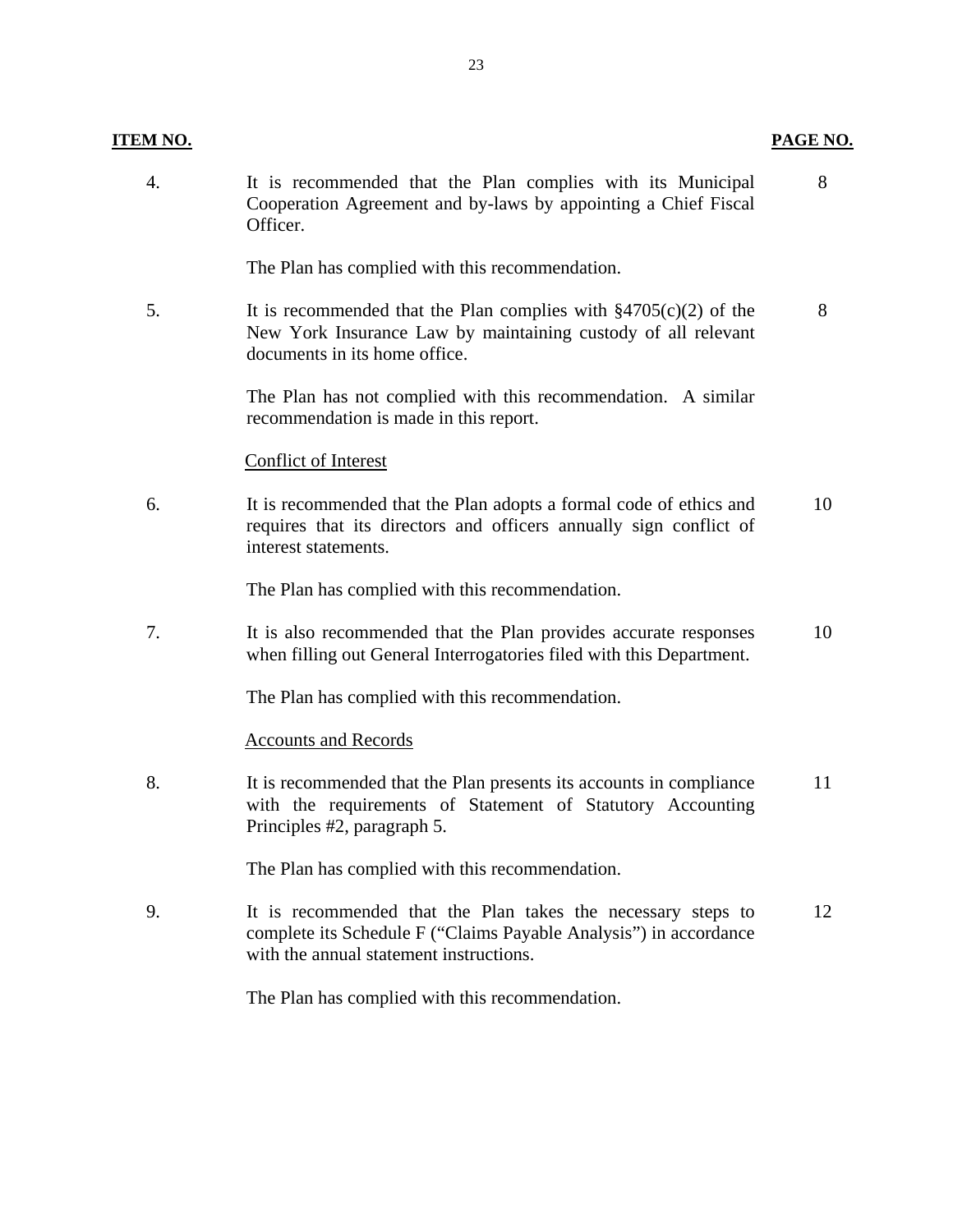#### **ITEM NO. PAGE NO.**

10. It is recommended that the Plan exercises due diligence in preparing its annual statement and reports the actual balances from the previous year's annual statement in the "prior year" column in the "current year" annual statement. 12

The Plan has complied with this recommendation.

#### Market Conduct

11. It is recommended that the Plan modify its contract documents to conform to the aforementioned statutory changes. It is further recommended that the Plan reprocess all claims where such benefits were not properly afforded since the effective date of each respective statute. 17

> The Plan has complied with this recommendation. Examiner noted adjudicated claims for such benefits during 2005-2006.

#### Claims Processing Oversight

12. It is recommended that Plan management fulfills its responsibility for compliance with New York Insurance statutes, rules, and regulations, as regards claims settlement practices, via stronger oversight of its TPA's practices. 18

> The Plan has retained its independent accountant to annually review claims paid on its behalf.

13. It is further recommended that all "claims settlement" recommendations be brought to the attention of INDECS and immediately remedied. 18

> INDECS was made aware of all "claims settlement" recommendations.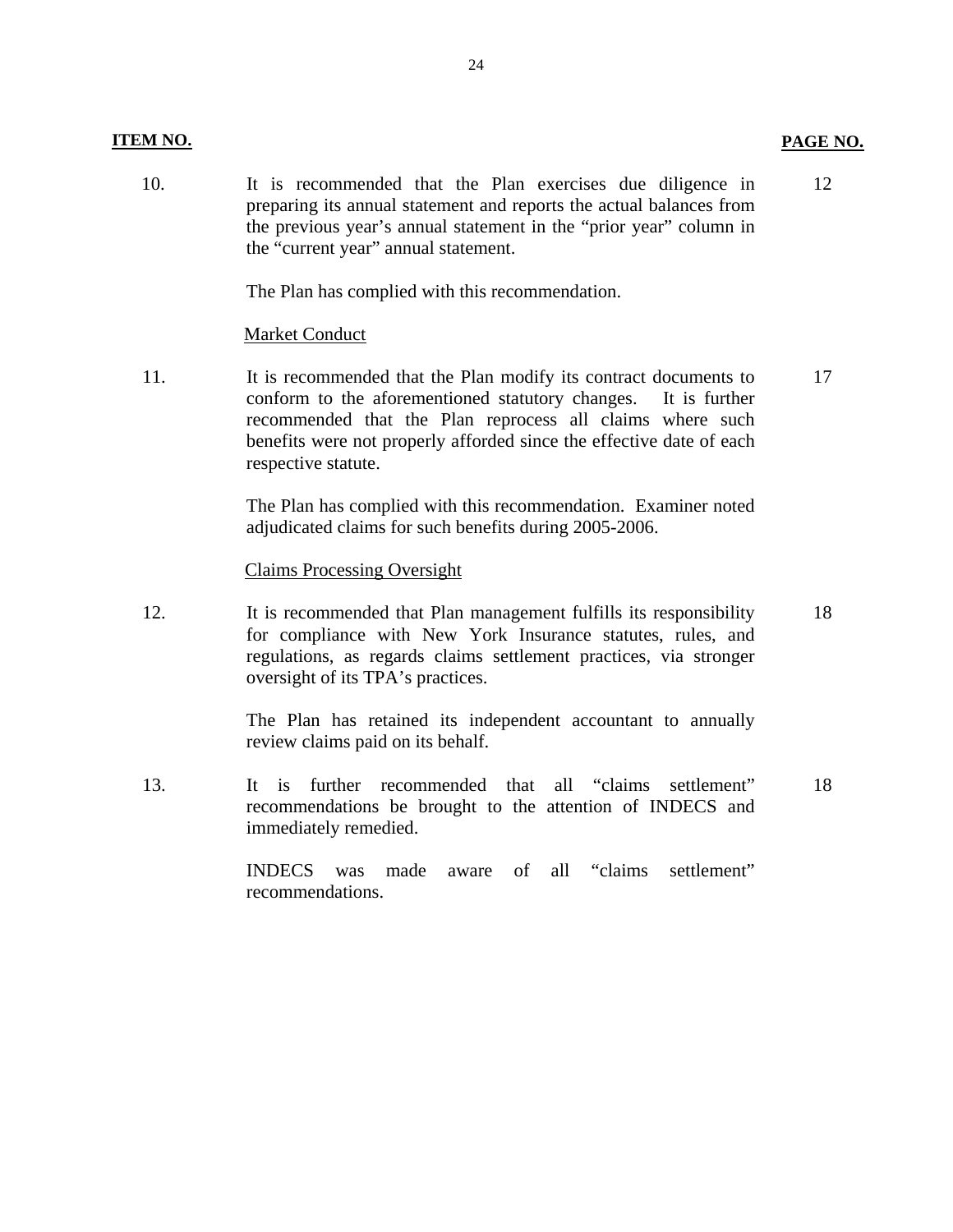#### **ITEM NO.** PAGE NO.

14. It is recommended that INDECS continue to take proactive steps to 21 identify and correct errors that may be occurring on an ongoing basis and consider providing retraining to individuals who consistently appear on the daily error register.

The Plan has complied with this recommendation.

15. It is recommended that external audits of INDECS' claims 21 processing function(s) be performed on an annual basis and that the results be provided to the Plan's management.

The Plan has complied with this recommendation.

16. It is also recommended that the Plan obtains periodic reports from 21 INDECS that measure claims processing accuracy, and that it obtains the results of all internal reviews and audits of INDECS' claim processing functions.

> The Plan obtains periodic reports, however, no measure of claims processing accuracy is provided. A similar recommendation is included within this report on examination.

17. It is recommended that INDECS investigate possible system 21 enhancements that will facilitate the application of prior allowances to aged claims to ensure they receive the proper reimbursement of benefits.

> As a result of cost benefit analysis, INDECS has decided not to comply with this recommendation. A similar recommendation is contained within this report on examination.

#### Utilization Review

18. It is recommended that the Plan, in its oversight of the claims 23 settlement function, require that third parties acting on its behalf comply with §4901 (a) and (b)(1) of the New York Insurance Law.

> The Plan has not complied with this recommendation. A similar recommendation is included within this report on examination.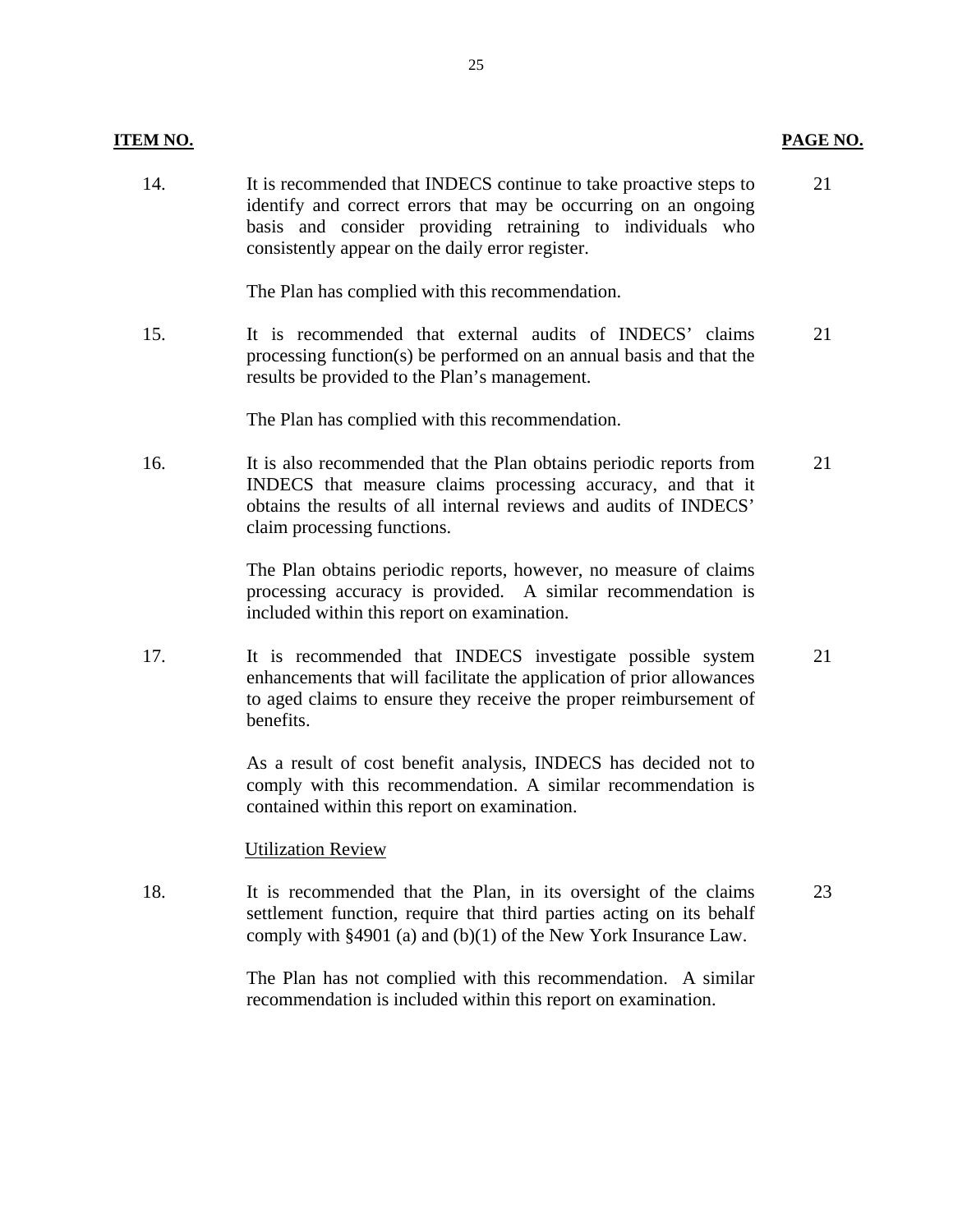| <b>ITEM NO.</b> |                                                                                                                                                                                                                                                                                                       | <b>PAGE NO.</b> |
|-----------------|-------------------------------------------------------------------------------------------------------------------------------------------------------------------------------------------------------------------------------------------------------------------------------------------------------|-----------------|
| 19.             | It is further recommended that HCS file the required documentation<br>with the Insurance Department.                                                                                                                                                                                                  | 23              |
|                 | HCS has not complied with this recommendation. A similar<br>recommendation is included within this report on examination.                                                                                                                                                                             |                 |
| 20.             | Should any "determination" be made, then the Plan should provide<br>written notices to insureds and providers regarding utilization<br>review determinations in accordance with §4903(b) of the New<br>York Insurance Law.                                                                            | 24              |
|                 | The Plan has complied with this recommendation.                                                                                                                                                                                                                                                       |                 |
| 21.             | It is recommended that the utilization review notices provided to<br>Plan members agree with the Plan's appeal instructions.                                                                                                                                                                          | 24              |
|                 | The Plan has complied with this recommendation.                                                                                                                                                                                                                                                       |                 |
| 22.             | Therefore, it is recommended that the Plan's agreement with<br>INDECS be amended to include verification that all claims<br>settlement functions contracted out to third parties, by INDECS, be<br>audited, and that the results of these audits be submitted to Plan<br>management for their review. | 25              |
|                 | The Plan has complied with this recommendation.                                                                                                                                                                                                                                                       |                 |
| 23.             | It is further recommended that the Plan's agreement with INDECS<br>contains performance measurements for the claims settlement<br>functions performed by INDECS, and any other party it contracts<br>with.                                                                                            | 25              |
|                 | The Plan has not complied with this recommendation. A similar<br>recommendation is included within this report on examination.                                                                                                                                                                        |                 |
|                 | <b>Explanation of Benefits (EOB)</b>                                                                                                                                                                                                                                                                  |                 |
| 24.             | It is recommended that the Plan modify its EOBs to comply with<br>§3234(b)(7) of the New York Insurance Law.                                                                                                                                                                                          | 26              |
|                 | The Plan provided evidence that its EOBs were amended, in March<br>2004 to include wording regarding potential forfeiture of members'<br>appeal rights.                                                                                                                                               |                 |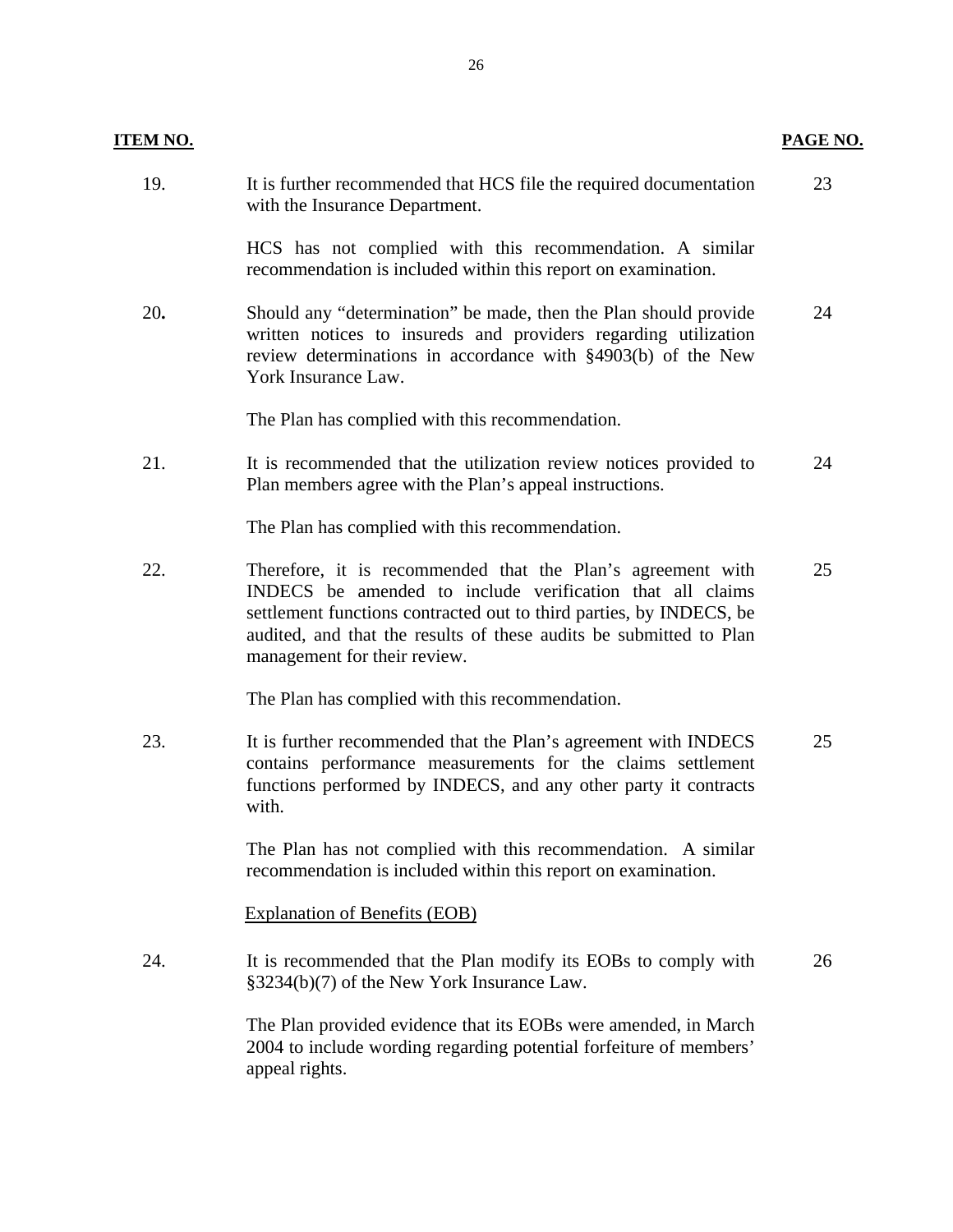### Grievances, Appeals and Complaints

25. It is recommended that all Appeals Committee's written responses to members cite the reasons for its decisions, and the specific plan provisions upon which their review decision was based. 27

The Plan has complied with this recommendation.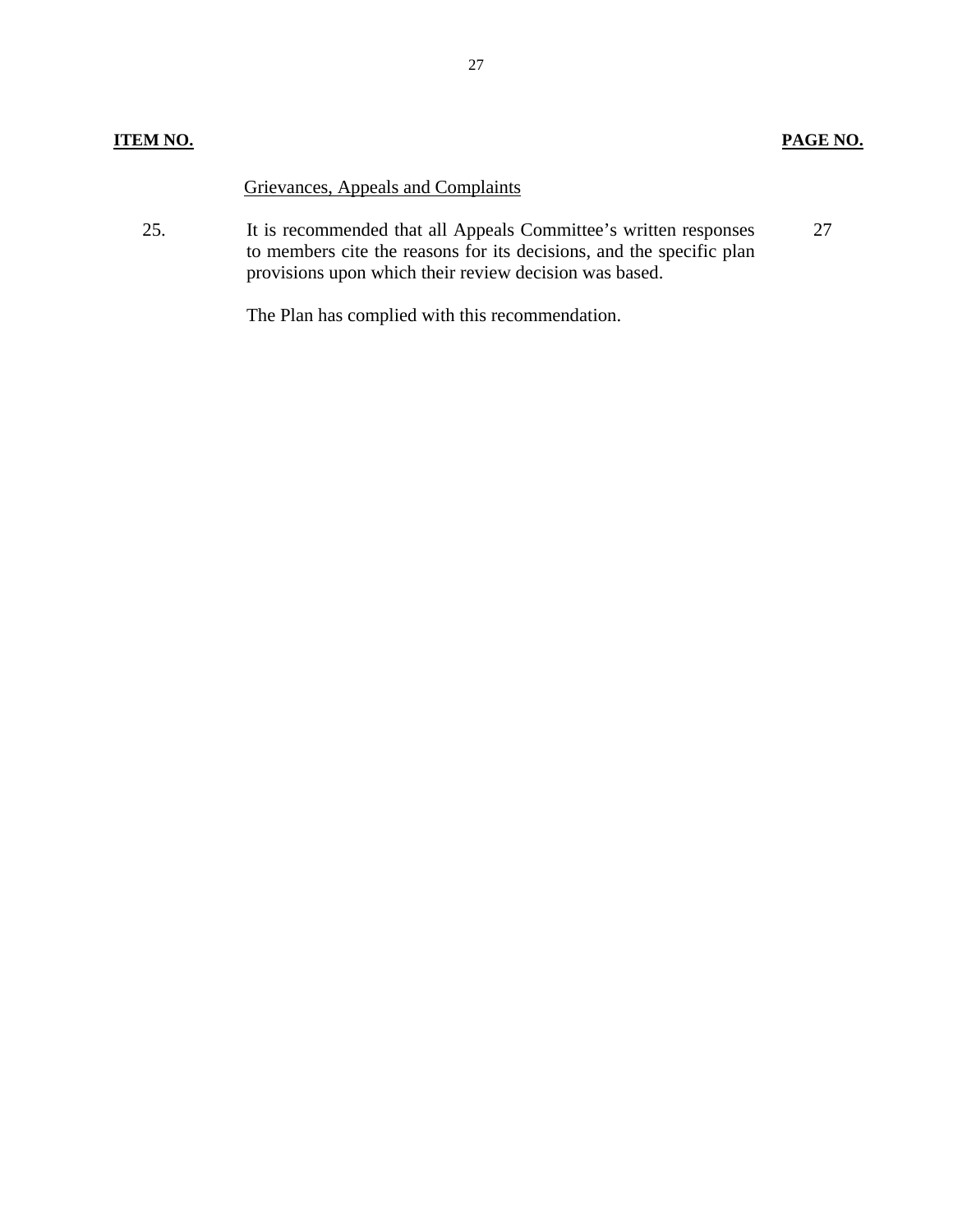#### **8. SUMMARY OF COMMENTS AND RECOMMENDATIONS**

#### **ITEM**

#### **PAGE NO.**

#### Description of Plan A.

It is recommended that the Plan become a signed party to the contract allowing for the delegation of the utilization review function and all other functions that are delegated to TPAs either directly or indirectly by the Plan. 6

- B. Management
	- attend board meetings consistently should resign or be replaced. i. It is recommended that directors who are unable or unwilling to Furthermore, in selecting prospective members of the board, a key criterion should be their willingness and commitment to attend meetings and participate in the board's responsibility to oversee the operations of the Plan. 8
	- ii. It is recommended that the Plan comply with the annual and quarterly statement instructions and submit its required annual and quarterly statements to the Superintendent of Insurance, within one hundred and twenty (120) days after the close of the Plan's fiscal year and forty-five (45) days after the close of each quarter, respectively. 10
	- iii. It is also recommended that the Plan comply with Section 4710(a)(2) of the New York Insurance Law and submit its required annual statements to the Superintendent of Insurance, within onehundred and twenty (120) days after the close of the Plan's fiscal year. 10
	- iv. It is recommended that the Plan comply with Section  $4705(c)(2)$  of the New York Insurance Law and maintain custody of all administrative service contracts relative to services provided to the Plan by INDECS and HCS. 10
	- v. It is recommended that the Plan comply with Section 4705(e) of the New York Insurance Law by preparing and furnishing an annual independent actuarial opinion to the entities indicated in such section of the New York Insurance Law. 11

28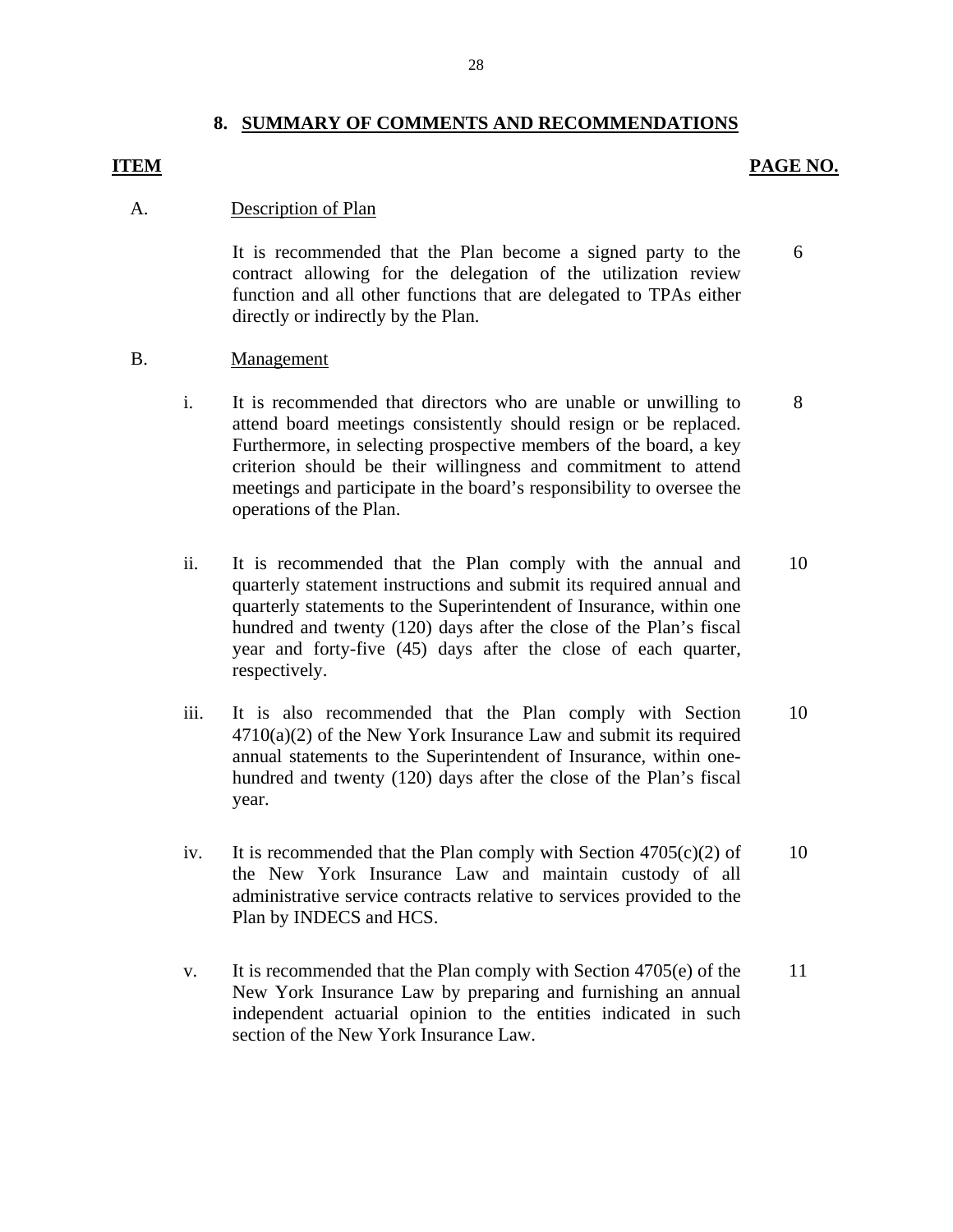## **ITEM** PAGE NO.

#### **Stop Loss Reinsurance Coverage**

C. Stop Loss Reinsurance Coverage<br>It is recommended that the Plan obtain and maintain aggregate stop-loss coverage in compliance with Section  $4707(a)(1)$  of the New York Insurance Law. 12

#### Conflict of Interest

D. Conflict of Interest<br>It is recommended that all board members sign the required conflict of interest disclosure form on an annual basis. 13

#### E. Report of Independent Certified Public Accountant

It is recommended that the Plan comply with Section 307(b)(2) of the New York Insurance Law and submit to this Department the applicable CPA report relative to the Plan's financial statements, including a reconciliation of the differences between amounts reported in the filed annual statements and the amounts reported in the CPA report. 13

#### F. Claims Processing

It is recommended that the Plan require INDECS to implement a proactive quality assurance program in order to identify and correct errors that may be occurring on an ongoing basis, in addition to retroactive reviews resulting from external contact. 19

#### G. Utilization Review

It is recommended that the Plan, in its oversight of the claims settlement function, require that third parties acting on its behalf, comply with Sections 4901(a) and (b)(1) of the New York Insurance Law and submit the Plan's utilization review plan with the New York Insurance Department on a biennial basis. 20

#### H. Plan Document

members. It is recommended that the Plan comply with its plan document and request pertinent documentation of eligibility when enrolling It is recommended that the Plan comply with its plan document and 20 request pertinent documentation of eligibility when enrolling members.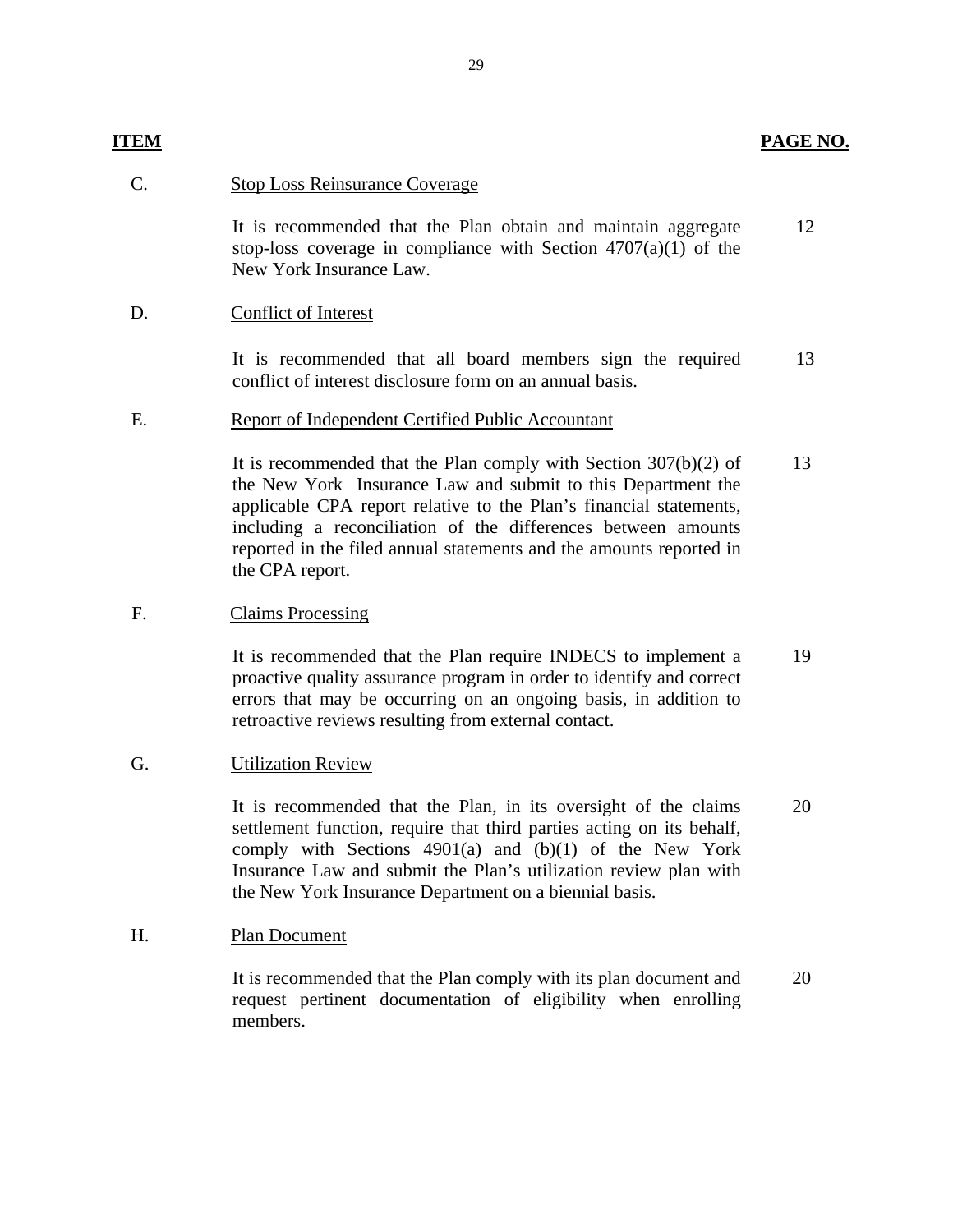## **Fraud Prevention and Detection**

I. Fraud Prevention and Detection<br>It is recommended that the Plan comply with Section 405 of the New York Insurance Law and report any known or suspected incidents of fraud to the New York Insurance Department's Frauds Bureau. 21